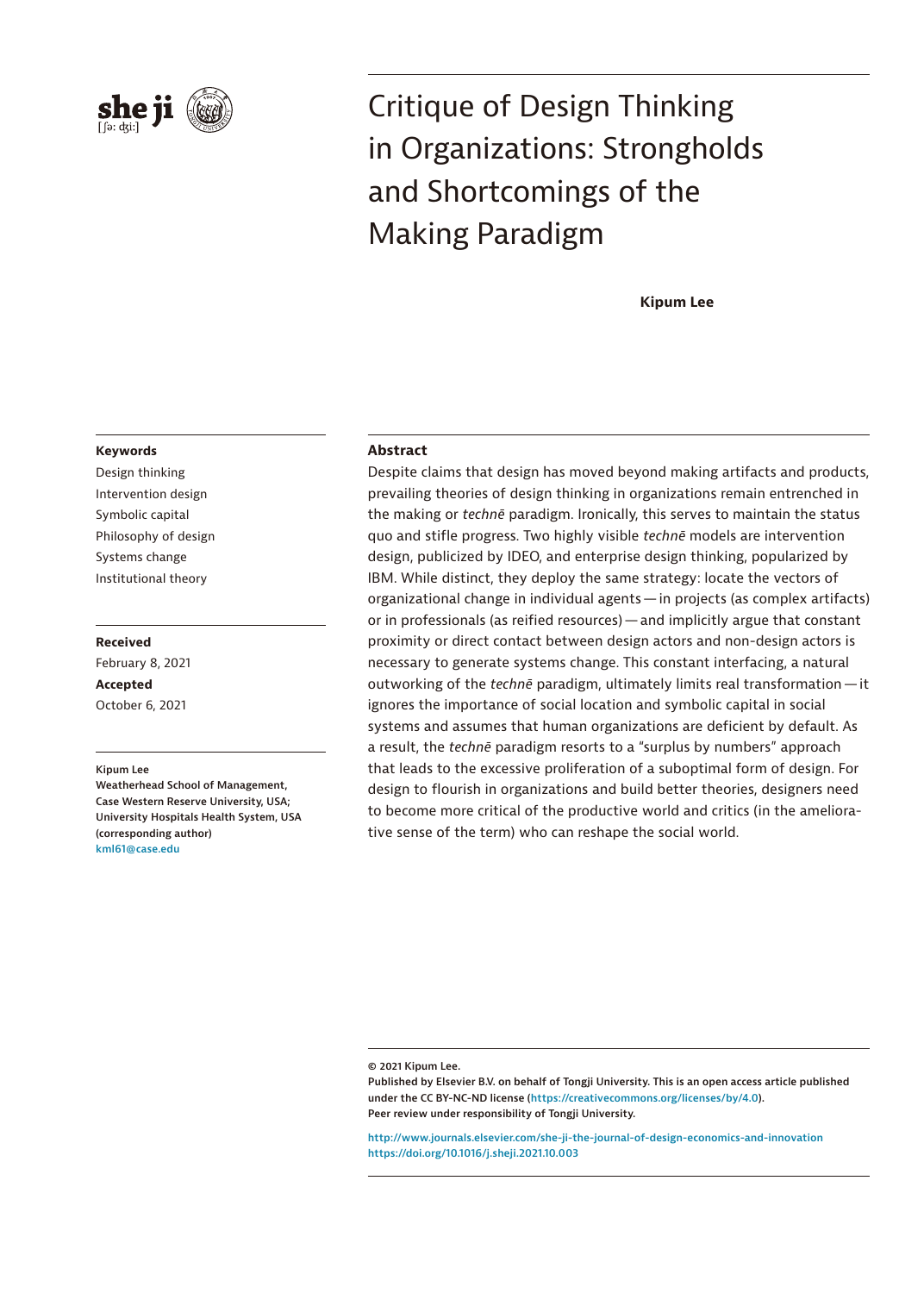- <span id="page-1-0"></span>**1 Alan R. Hevner et al., "Design Science in Information Systems Research,"** *MIS Quarterly* **28, no. 1 (2004): 75–105, DOI: <https://doi.org/10.2307/25148625>; Wanda J. Orlikowski and C. Suzanne Iacono, "Research Commentary: Desperately Seeking the 'IT' in IT Research—A Call to Theorizing the IT Artifact,"** *Information Systems Research* **12, no. 2 (2001): 121–34, DOI: [https://doi.org/10.1287/isre.12.2.121.9700;](https://doi.org/10.1287/isre.12.2.121.9700) Izak Benbasat and Robert W. Zmud, "The Identity Crisis within the Is Discipline: Defining and Communicating the Discipline's Core Properties,"** *MIS Quarterly* **27, no. 2 (2003): 183–94, DOI: [https://doi.](https://doi.org/10.2307/30036527) [org/10.2307/30036527.](https://doi.org/10.2307/30036527)**
- <span id="page-1-1"></span>**2 Eric L. Trist and K. W. Bamforth, "Some Social and Psychological Consequences of the Longwall Method of Coal-Getting: An Examination of the Psychological Situation and Defences of a Work Group in Relation to the Social Structure and Technological Content of the Work System,"** *Human Relations* **4, no. 1 (1951): 3–38, DOI: [https://](https://doi.org/10.1177/001872675100400101) [doi.org/10.1177/001872675100400101](https://doi.org/10.1177/001872675100400101); see also Enid Mumford, "The Story of Socio-technical Design: Reflections on Its Successes, Failures and Potential,"**  *Information Systems Journal* **16, no. 4 (2006): 317–42, DOI: [https://doi.](https://doi.org/10.1111/j.1365-2575.2006.00221.x) [org/10.1111/j.1365-2575.2006.00221.x](https://doi.org/10.1111/j.1365-2575.2006.00221.x).**
- <span id="page-1-2"></span>**3 Amy Bernstein, ed., "The Evolution of Design Thinking,"** *Harvard Business Review* **93, no. 9 (2015): online, available at [https://](https://hbr.org/archive-toc/BR1509?cm_sp=Magazine%20Archive-_-Links-_-Current%20Issue) [hbr.org/archive-toc/BR1509?cm\\_sp=Mag](https://hbr.org/archive-toc/BR1509?cm_sp=Magazine%20Archive-_-Links-_-Current%20Issue)[azine%20Archive-\\_-Links-\\_-Current%20](https://hbr.org/archive-toc/BR1509?cm_sp=Magazine%20Archive-_-Links-_-Current%20Issue) [Issue.](https://hbr.org/archive-toc/BR1509?cm_sp=Magazine%20Archive-_-Links-_-Current%20Issue)**
- <span id="page-1-3"></span>**4 Jaakko Hintikka, "Plato on Knowing How, Knowing That, and Knowing What," in**  *Knowledge and the Known: Historical Perspectives on Epistemology* **(Dordrecht, NL: Kluwer Academic Publishers, 1974), 31–49.**
- <span id="page-1-4"></span>**5 Robert Meagher, "Technê,"** *Perspecta*  **24 (1988): 158–64, DOI: [https://doi.](https://doi.org/10.2307/1567132) [org/10.2307/1567132.](https://doi.org/10.2307/1567132)**
- <span id="page-1-5"></span>**6 Sabine Junginger, "Product Development as a Vehicle for Organizational Change,"**  *Design Issues* **24, no. 1 (2008): 26–35, DOI: <https://doi.org/10.1162/desi.2008.24.1.26>.**
- <span id="page-1-6"></span>**7 Ibid., 32–33**.

# **The Violence and Limits of Making**

Both formal designers and nontraditional design practitioners recognize that shaping products or artifacts and social or cultural phenomena are different things. So much so that there are distinctions made in design between "product" and "beyond product." Design is not the only nor the first discipline to acknowledge the import of this difference. For example, the related division between design science, which focuses on the idea of complex systems as artifacts, and behavioral science has been a core topic that touches the central issues of practical relevance and disciplinary identity in information systems.**[1](#page-1-0)** Likewise, distinguishing between the mere technical and the sociotechnical can be traced back to seminal moments in the history of organizational development theory and the human relations movement.**[2](#page-1-1)** When a publication like the *Harvard Business Review* declares that design is no longer just for products,**[3](#page-1-2)** there is an expectation, based on a heavily-trodden constellation of activities established in adjacent fields and canonical management scholarship, that a different kind of design is either needed or must be developing in organizations—one that supplements a purely technical or production-based form of design with a different kind of design concerning the nontechnical and nonproductive.

Yet, instead of cultivating a new or complementary place in design for what might constitute "beyond products" in organizations, there is the persistent tendency to fetishize making as the prevailing mode of knowledge, which often precludes a more balanced account of production and nonproduction. Philosopher Jaakko Hintikka refers to this general inclination to carry making—*technē* in Greek—over into arguments and accounts of formgiving beyond its traditional purview as the "paradigm of the craftsman," an idea he attributes to Plato.**[4](#page-1-3)** Robert Meagher, recognizing the deeply engrained centrality of production within the fields of economic planning and management, similarly points to fabricating (making) as a cornerstone of human activity in contemporary society.**[5](#page-1-4)**

So dominating is this recurring making paradigm in human affairs that its centrality to how design is viewed inside organizations should come as no surprise. Often at play is a product-focused design framework that blurs the distinction between "product" and "beyond product." This conflation of production with organization may help extend the design narrative beyond the traditional areas of making, but only up to a point. For example, in her argument for the increasing role product development should play in driving systems change, Sabine Junginger presents the bolder argument that the organization is a "product" in its own right.**[6](#page-1-5)** Conceptualizing the organization as a human-centered (artificial) product**[7](#page-1-6)** is an effective way to point out, especially to those resistant to the idea of systems change by design, that design can make a difference in organizations. In the same way that the solar system model gives quick insight into how the atom works, the craftsman model provides an accessible schema—a shorthand—to grasp what is possible through design in organizations. However, this accessibility comes at a price. Like the planetary analogy, it sacrifices accuracy. For those seeking to understand more precisely the inner workings of design in organizations, there is a deeper issue: the counterargument that human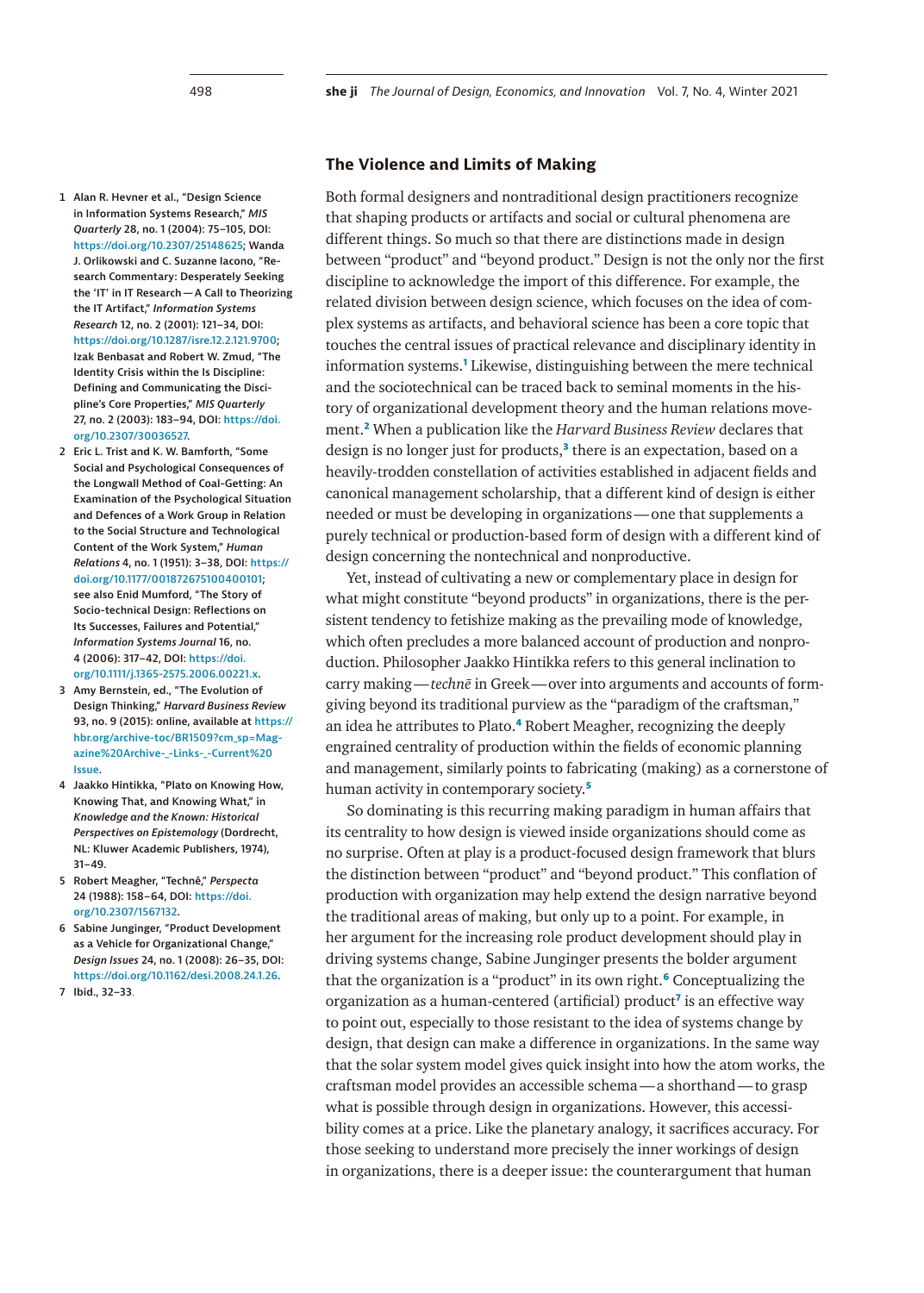- 
- <span id="page-2-0"></span>**8 Russell L. Ackoff, "Towards a System of Systems Concepts,"** *Management Science* **17, no. 11 (1971): 669–71, DOI: [https://](https://doi.org/10.1287/mnsc.17.11.661) [doi.org/10.1287/mnsc.17.11.661;](https://doi.org/10.1287/mnsc.17.11.661) Gareth Morgan, "Paradigms, Metaphors, and Puzzle Solving in Organization Theory,"**  *Administrative Science Quarterly* **25, no. 4 (1980): 605–22, DOI: [https://doi.](https://doi.org/10.2307/2392283) [org/10.2307/2392283](https://doi.org/10.2307/2392283)**.
- <span id="page-2-1"></span>**9 Robert C. H. Chia and Robin Holt,** *Strategy Without Design: The Silent Efficacy of Indirect Action* **(New York: Cambridge University Press, 2009), 96–105, DOI: [https://](https://doi.org/10.1017/CBO9780511642234) [doi.org/10.1017/CBO9780511642234](https://doi.org/10.1017/CBO9780511642234); Paul J. DiMaggio and Walter W. Powell, "Introduction," in** *The New Institutionalism in Organizational Analysis***, ed. Walter W. Powell and Paul J. DiMaggio (Chicago: University of Chicago Press, 1991), 8; Pierre Bourdieu,** *Outline of a Theory of Practice***, trans. Richard Nice (New York: Cambridge University Press, 1977), 72–80.**
- <span id="page-2-2"></span>**10 For a fuller discussion of** *technē* **and the application of Aristotle's philosophical schema in design, see Kipum Lee, "From Margin to Institution: Design as a Marketplace for Action in Organizations,"** *Design Issues* **36, no. 4 (2020): 13–18, DOI: [https://](https://doi.org/10.1162/desi_a_00610) [doi.org/10.1162/desi\\_a\\_00610.](https://doi.org/10.1162/desi_a_00610)**
- <span id="page-2-3"></span>**11 James Wang, "The Importance of Aristotle to Design Thinking,"** *Design Issues* **29, no. 2 (2013): 6, DOI: [https://doi.org/10.1162/](https://doi.org/10.1162/DESI_a_00206) [DESI\\_a\\_00206.](https://doi.org/10.1162/DESI_a_00206)**
- <span id="page-2-4"></span>**12 Meagher, "Technê," 160.**
- <span id="page-2-5"></span>**13 Ibid., 160.**
- <span id="page-2-6"></span>**14 Victor Papanek's well-known argument that "designers have become a dangerous breed" and that "design has put murder on a mass production basis" can be attributed to a pure and unchecked making ethos. Victor Papanek,** *Design for the Real World* **(New York: Pantheon Books, 1971), xxi.**
- <span id="page-2-7"></span>**15 The history of the term, "human capital," is fraught with a coldness that minimizes people's abilities or a harshness that reduces humans to mere economic statistics. See "'Human Capital': More Than the Sum of Its Parts," Merriam-Webster, Words We're Watching, last modified September 2020, [https://www.merriam-webster.com/](https://www.merriam-webster.com/words-at-play/human-capital-definition) [words-at-play/human-capital-definition](https://www.merriam-webster.com/words-at-play/human-capital-definition).**
- <span id="page-2-8"></span>**16 The idea that shaping culture and social environments is different from shaping inert materials can be traced back to antiquity. Eugene Garver, in a polemic passage, writes, "They [Plato and other ancient thinkers] all go wrong by making the artful nature of politics exclude praxis. The statesman is productive in a way the ethical agent is not, but practical in a way the craftsman is not. True productive activities are imitations, while the statesman's activity is not mimetic. The trouble**

organizations or social systems often behave like (natural) organisms,**[8](#page-2-0)** and that they can form and persist without recourse to conscious design,**[9](#page-2-1)** makes the idea of the organization as an artificial product problematic.

Taking things to the extreme, James Wang claims quite emphatically that designers see the world and have their being as practitioners solely through the prism of making. This view is in alignment with the traditional definition of *technē*, meaning the kind of distinct knowledge possessed by an expert of a craft, such as a professional designer, who understands the principles underlying the production of an object. Interestingly, Wang's call for a sharp separation between product and "beyond product" stems, not from an interest to pursue an enlarged program of nonproductive design, but from a desire to double down on design as production. Making, suggests Wang, is hardwired in the very nature of design activity and who designers essentially are. If one adopts his argument—or at least his narrow interpretation of Aristotle with regard to design**[10](#page-2-2)**—it must be concluded that in situations where designers are operating in ways other than strictly making, they are either acting in ways not in accordance with who they are as designers or, ironically, if they are being true to themselves, not in ways meaningfully different from making since they must be functioning within a framework of production. He writes, "makers—those who work with *technē*—are concerned only with the excellence of making, in contrast with doers—those who work prudentially."**[11](#page-2-3)**

This relentless, dogmatic bias toward making is concerning for at least two reasons. First, it is troubling given the potential harm a predominantly "maker" approach may have on human organization and experience. Meagher defines *technē* as "the conscious, willful working or reworking of matter until it becomes not only what it was not but also what it was our intention that it should become."**[12](#page-2-4)** Furthermore, when describing the essential principles of *technē*, he writes, "it is conscious, willful, materially violent, and materially productive."**[13](#page-2-5)** In the case of "making lumber for a house, or logs for a fire, or paper for a book," the external force of "violence" on inert materials is direct. There are, of course, wider issues of ecological design, which lie beyond the scope of this article. Suffice it to say, society has tolerated (even exploited) this form of violence in the name of human consumption and sustenance.

When the making ethos is applied to people and human systems, there can be a kind of violence**[14](#page-2-6)** that results in widespread dehumanization. The terms "human resources" and "human capital" clearly objectify people as physical means of (industrial) value production;**[15](#page-2-7)** human history is replete with examples of groups using violence or force to shape and direct individual and collective interactions toward various productive ends.**[16](#page-2-8)** During periods when technology (*technē*) has dominated human affairs,**[17](#page-3-0)** non-violent social movements have emerged, as has the drive for discourse and the recovery of (and revolt against) certain humanistic arts**[18](#page-3-1)**—for example, the pursuit of rhetoric as the "open hand" alternative to the hard, "closed fist" logic of repressive dialectic.**[19](#page-3-2)** Indeed, there is a growing call within management<sup>[20](#page-3-3)</sup> and, more recently, design scholarship<sup>[21](#page-3-4)</sup> to amplify the non-productive, prudential (phronetic), softer means of shaping human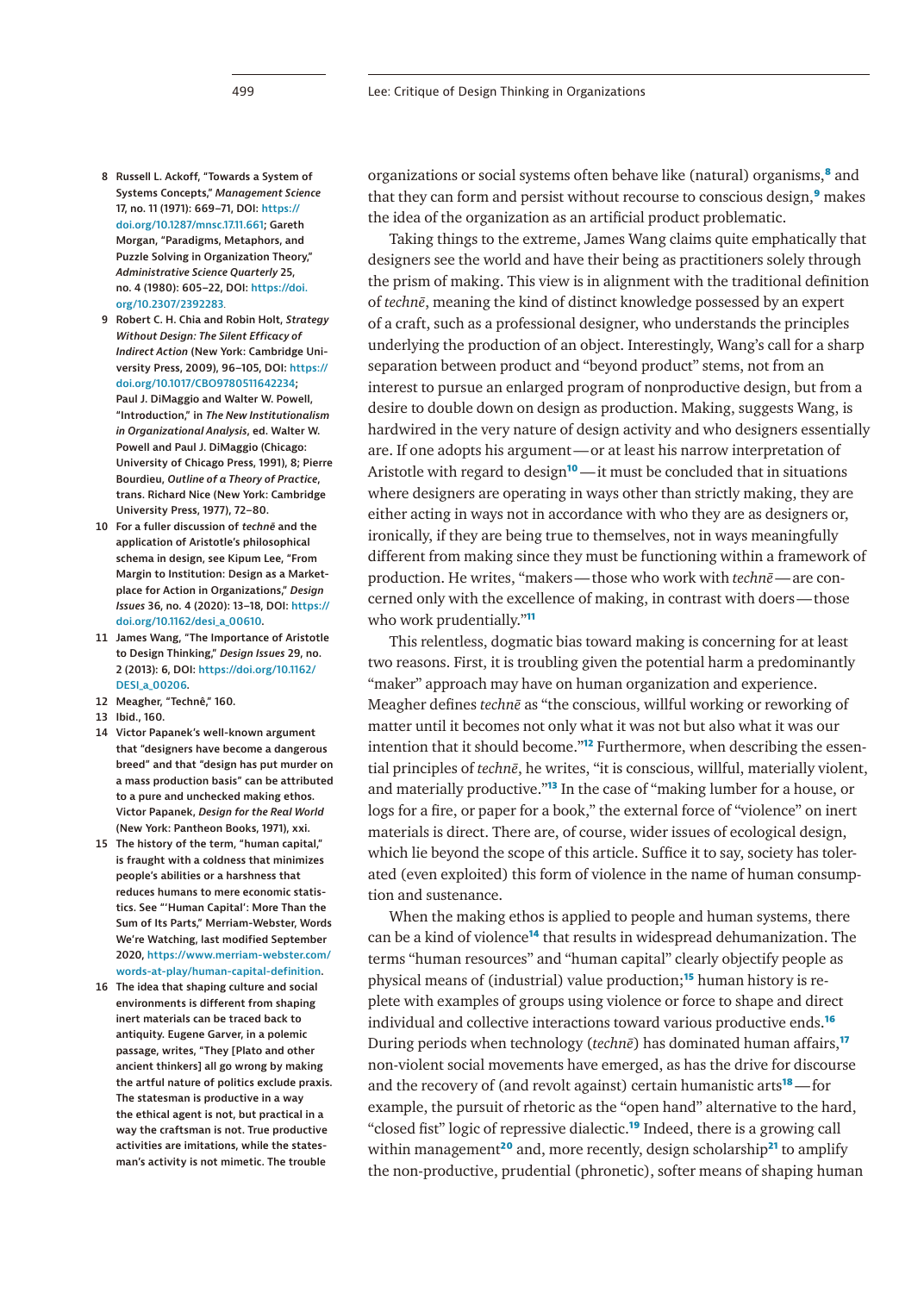**is that people are not inert like poetic materials.… People talk back.… Socrates and the other inventors of imaginary cities act though they were poets …" Eugene Garver,** *Aristotle's Politics: Living Well and Living Together* **(Chicago: University of Chicago Press, 2011), 62.**

- <span id="page-3-0"></span>**17 For a recent example of an emerging counterculture to the maker ethos in Silicon Valley, see Debbie Chachra, "Why I Am Not a Maker,"** *The Atlantic***, January 23, 2015, [https://www.theat](https://www.theatlantic.com/technology/archive/2015/01/why-i-am-not-a-maker/384767/)[lantic.com/technology/archive/2015/01/](https://www.theatlantic.com/technology/archive/2015/01/why-i-am-not-a-maker/384767/) [why-i-am-not-a-maker/384767/](https://www.theatlantic.com/technology/archive/2015/01/why-i-am-not-a-maker/384767/).**
- <span id="page-3-1"></span>**18 Richard McKeon, "The Use of Rhetoric in a Technological Age: Architectonic Productive Arts," in** *Selected Writings of Richard McKeon***, vol. 2 of** *Culture, Education, and the Arts***, ed. Zahava K. McKeon and William G. Swenson (Chicago: University of Chicago Press, 2005), 197–214.**
- <span id="page-3-2"></span>**19 Pasquale Gagliardi, "Exploring the Aesthetic Side of Organizational Life," in** *The Sage Handbook of Organization Studies***, 2nd ed., ed. Stewart R. Clegg et al. (London: Sage, 2006), 704–06; For a discussion of the difference and similarity between logic and dialectic, see Wilbur Samuel Howell,** *Logic and Rhetoric in England, 1500–1700* **(New York: Princeton University Press, 1956), 15–17.**
- <span id="page-3-3"></span>**20 Claudius Bachmann, André Habisch, and Claus Dierksmeier, "Practical Wisdom: Management's No Longer Forgotten Virtue,"** *Journal of Business Ethics* **153, no. 1 (2018): 147–65, DOI: [https://doi.](https://doi.org/10.1007/s10551-016-3417-y) [org/10.1007/s10551-016-3417-y](https://doi.org/10.1007/s10551-016-3417-y); Haridimos Tsoukas and Stephen Cummings, "Marginalization and Recovery: The Emergence of Aristotelian Themes in Organization Studies,"** *Organization Studies* **18, no. 4 (1997): 655–83, DOI: [https://doi.](https://doi.org/10.1177/017084069701800405) [org/10.1177/017084069701800405;](https://doi.org/10.1177/017084069701800405) John Shotter and Haridimos Tsoukas, "In Search of Phronesis: Leadership and the Art of Judgment,"** *Academy of Management Learning & Education* **13, no. 2 (2014): 224–43, DOI: [https://doi.org/10.5465/](https://doi.org/10.5465/amle.2013.0201) [amle.2013.0201](https://doi.org/10.5465/amle.2013.0201).**
- <span id="page-3-4"></span>**21 Lee, "From Margin to Institution," 5–19; Ken Friedman, Yongqi Lou, and Jin Ma, "Shè Jì: The Journal of Design, Economics, and Innovation,"** *She Ji: The Journal of Design, Economics, and Innovation* **1, no. 1 (2015): 1–4, DOI: [https://doi.org/10.1016/j.](https://doi.org/10.1016/j.sheji.2015.09.002) [sheji.2015.09.002;](https://doi.org/10.1016/j.sheji.2015.09.002) Chia and Holt,** *Strategy without Design***.**
- **22 Bachmann et al., "Practical Wisdom," 147.**

<span id="page-3-6"></span><span id="page-3-5"></span>**–**

**23 For more on the history and distinction between "hard" and "soft" systems thinking, see Peter Checkland, "Soft Systems Methodology: A Thirty Year Retrospective,"**  action over the "overly mechanical and physicalistic approach"**[22](#page-3-5)** associated with hard social systems.**[23](#page-3-6)**

There is a secondary concern. In less damaging ways, the strong *technē*  approach to designing human systems comes with its own set of limitations. In organizations like Airbnb, Bang & Olufsen, and Herman Miller, design is visible, felt, and institutionalized. Organizational aesthetics and culture scholars note that there is a meaningful correlation between artifacts, or concrete productions, and the systems that house such artifactual values in their social structures.**[24](#page-4-0)** Kimberly Elsbach and Ileana Stigliani's work, based on empirical research, suggests that industries or fields that deal with tangible products seem to be more welcoming of design thinking than domains that do not.**[25](#page-4-1)** Indeed, outside of design science—where the idea of design as artifact-making is unabashedly central**[26](#page-4-2)**—much of the analysis and theorizing of design in organizations has been based on what Elsbach and Stigliani call "design thinking cultures"—an internal culture that already has all the hallmarks of design readiness. If this is the case, as some have pointed out, it is not clear how amplifying design formally inside an organization yields net new, genuine innovations and real transformation.**[27](#page-4-3)** For design to be fully recognized as a legitimate agent of systems change, proponents of design must address the practical issue of how it can successfully embed itself and develop inside the other organizations and industries—indeed, the majority of human systems out there—"less suited" to design process and implementation approaches.

In this article, we examine and critique two important design thinking theories that have risen to that very challenge. They are (arguably) two of the most visible models of design in organizations, written about in the *Harvard Business Review*, *WIRED*, *Fortune*, and the *New York Times*, taught at Harvard Business School, and analyzed by Forrester Research. While the merits of these two theories have been widely established, their shortcomings are seldom subject to critical scrutiny.

The first approach is an intervention design model which argues that the work of introducing a "designed artifact" in an organization is also a matter of design. In this case, the focus is designing the package or bundle that surrounds the content of an artifact for organizational (or client) stakeholders' ready consumption. The second approach is an enterprise design thinking model where the argument is that design must expand inside an organization and scale across functions with the aid of skillful expert designers who espouse and embody a codified and transmittable mental model of design.

Despite their differences, both hypotheses are similar: both claim that design is grounded in the idea of making and can "win" in organizations by spreading projects as wrapped artifacts or professionals as reified agents across an enterprise. Though intended to move design beyond products, these models still operate within a dominant theory of design as *technē* with undertones of making at their core. In the remainder of this article, we will examine key distinct features and flaws of the two models and discuss how they are ultimately the same argument with limited ability to advance design in organizations.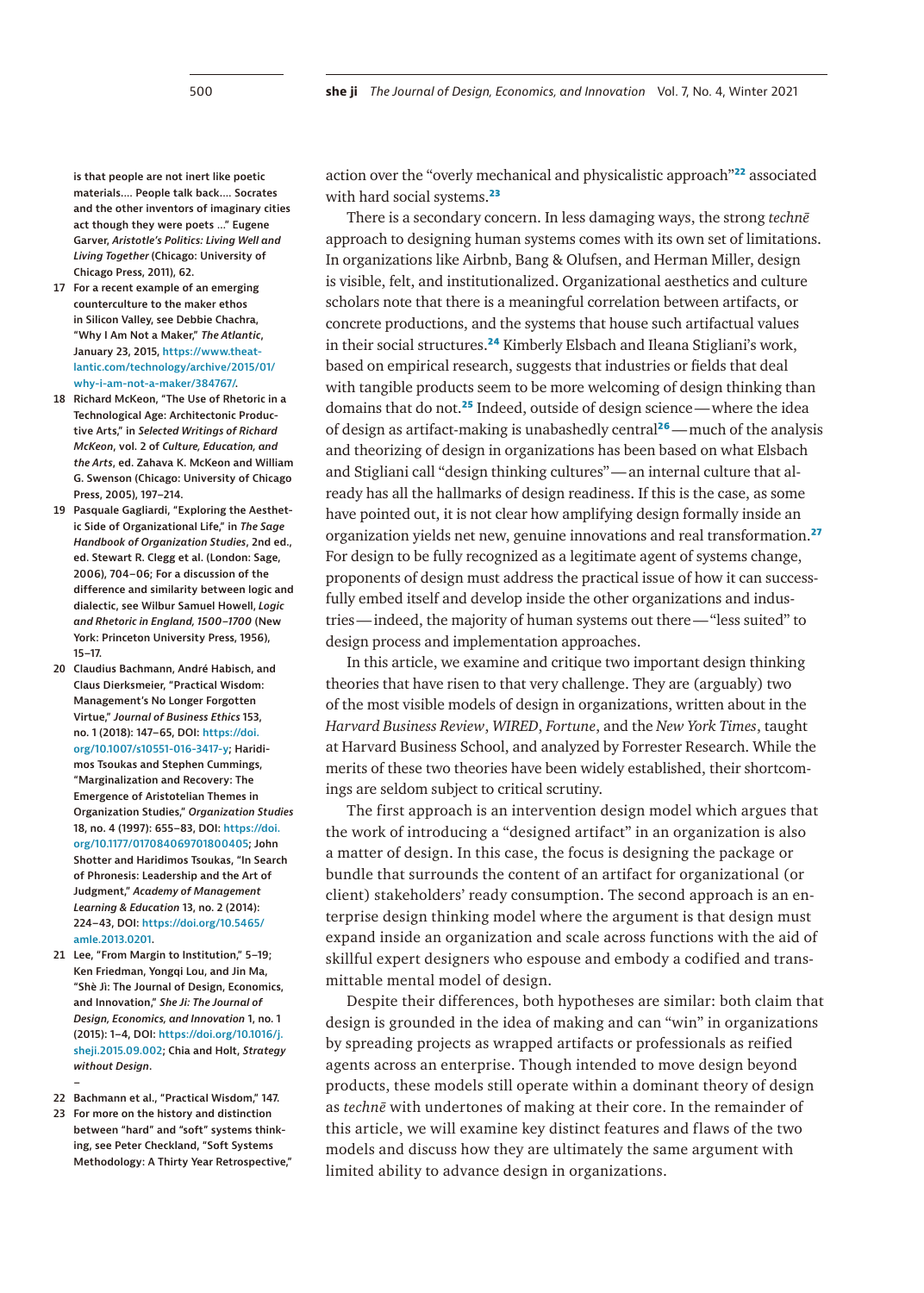*Systems Research and Behavioral Science*  **17, no. S1 (2000): S11–58, DOI: [https://doi.](https://doi.org/10.1002/1099-1743(200011)17:1+%3c::AID-SRES374%3e3.0.CO;2-O) [org/10.1002/1099-1743\(200011\)17:1+<::AID-](https://doi.org/10.1002/1099-1743(200011)17:1+%3c::AID-SRES374%3e3.0.CO;2-O)[SRES374>3.0.CO;2-O](https://doi.org/10.1002/1099-1743(200011)17:1+%3c::AID-SRES374%3e3.0.CO;2-O).**

- <span id="page-4-0"></span>**24 Edgar H. Schein,** *Organizational Culture and Leadership* **(San Francisco: Jossey-Bass, 1992); Pasquale Gagliardi, "Artifacts as Pathways and Remains of Organizational Life," in** *Symbols and Artifacts: Views of the Corporate Landscape***, ed. Pasquale Gagliardi (New York: Walter de Gruyter, 1990), 3–40; Anat Rafaeli and Michael G. Pratt, "Introduction: Artifacts and Organization: More Than the Tip of the Cultural Iceberg," in** *Artifacts and Organizations: Beyond Mere Symbolism,* **ed. Anat Rafaeli and Michael G. Pratt (Mahwah, NJ: Lawrence Erlbaum Associates, 2006), 1–5.**
- <span id="page-4-1"></span>**25 Kimberly D. Elsbach and Ileana Stigliani, "Design Thinking and Organizational Culture: A Review and Framework for Future Research,"** *Journal of Management*  **44, no. 6 (2018): 2288–97, DOI: [https://doi.](https://doi.org/10.1177/0149206317744252) [org/10.1177/0149206317744252.](https://doi.org/10.1177/0149206317744252)**
- <span id="page-4-2"></span>**26 David Jones and Shirley Gregor, "The Anatomy of a Design Theory,"** *JAIS* **8, no. 5 (May 2007): 312–35, DOI: [https://doi.](https://doi.org/10.17705/1jais.00129) [org/10.17705/1jais.00129.](https://doi.org/10.17705/1jais.00129)**
- <span id="page-4-3"></span>**27 See Natasha Iskander, "Design Thinking Is Fundamentally Conservative and Preserves the Status Quo,"** *Harvard Business Review***, September 5, 2018, [https://hbr.](https://hbr.org/2018/09/design-thinking-is-fundamentally-conservative-and-preserves-the-status-quo) [org/2018/09/design-thinking-is-fun](https://hbr.org/2018/09/design-thinking-is-fundamentally-conservative-and-preserves-the-status-quo)[damentally-conservative-and-pre](https://hbr.org/2018/09/design-thinking-is-fundamentally-conservative-and-preserves-the-status-quo)[serves-the-status-quo.](https://hbr.org/2018/09/design-thinking-is-fundamentally-conservative-and-preserves-the-status-quo)**
- **28 Tim Brown and Roger L. Martin, "Design for Action,"** *Harvard Business Review* **93, no. 9 (2015): 58, available at [https://hbr.](https://hbr.org/2015/09/design-for-action) [org/2015/09/design-for-action.](https://hbr.org/2015/09/design-for-action)**
- <span id="page-4-5"></span>**29 Ibid., 58.**

<span id="page-4-4"></span>**–**

- <span id="page-4-6"></span>**30 Ibid., 58, 64.**
- <span id="page-4-7"></span>**31 Stephen L. Vargo and Robert F. Lusch, "The Four Service Marketing Myths: Remnants of a Goods-Based, Manufacturing Model,"** *Journal of Service Research* **6, no. 4 (2004): 324–35, DOI: [https://doi.](https://doi.org/10.1177/1094670503262946) [org/10.1177/1094670503262946](https://doi.org/10.1177/1094670503262946).**
- <span id="page-4-8"></span>**32 Brown and Martin, "Design for Action," 61.**

# *Technē in Intervention Design*

The intervention design model draws attention to the more sophisticated "products" that designers are shaping inside organizations, and the role designers play as forerunners, ushers, and champions of novel complex artifacts. This means success heavily hinges on intentionally designing the delivery mechanism of a designed artifact at the points of organizational entry. It is still important for designed artifacts to maintain the highest standard of product integrity and excellence, but as something complex, this self-evident appeal is no longer enough. Like a matryoshka doll or time-release pill, the outer layer of complex products must be designed to properly deliver what is inside. Tim Brown and Roger Martin, proponents of intervention design, write,

"But as the complexity of the design process increases, a new hurdle arises: the acceptance of what we might call 'the designed artifact'—whether product, user experience, strategy, or complex system—by stakeholders.… In fact, we'd argue that with very complex artifacts, the design of their 'intervention'—their introduction and integration into the status quo—is even more critical to success than the design of the artifacts themselves."**[28](#page-4-4)**

As the authors provide little information about what intervention design actually is, except that it, too, needs to be designed, readers are left to infer that by "design," they mean some activity similar to the way the designed artifact is conceptualized. They point to a metanarrative of design as making artifacts of a progressively higher order, such as user-interface software and corporate strategy. To Brown and Martin, the path of design's evolution is one that advances along a relatively linear continuum and the degree of a designed artifact's complexity gradually evolves from simple to complex. They argue, "This is the classic path of intellectual progress. Each design process is more complicated and sophisticated than the one before it."**[29](#page-4-5)**

Surely, given that the design of the artifact's outer layer may be "even more critical to success than the design of the artifacts themselves," and considering "design thinking principles have the potential to be even more powerful when applied to managing the intangible challenges involved in getting people to engage with and adopt innovative new ideas and experiences,"**[30](#page-4-6)** intervention design is on the complex end of the spectrum. As service marketing scholarship has noted, something can remain grounded in a materialist understanding of the world even when discussing its intangibles.**[31](#page-4-7)** Indeed, Brown and Martin's use of the term "complex artifact" includes everything from intangible services to experiences—even human relations.

Intervention design primarily seeks to mitigate the stubborn resistance people have to new things. By default, this casts relevant actors as resistant to and in need of change. Intervention design subtly opens the social aperture inside the organization so that the future of the artifact is not left to chance or others who are less invested in its success. Intervention design begins with introducing design thinking in a targeted, deliberate, and iterative manner to decision makers and stakeholders and reaches its end when it "has gradually won commitment throughout the process of its creation."**[32](#page-4-8)**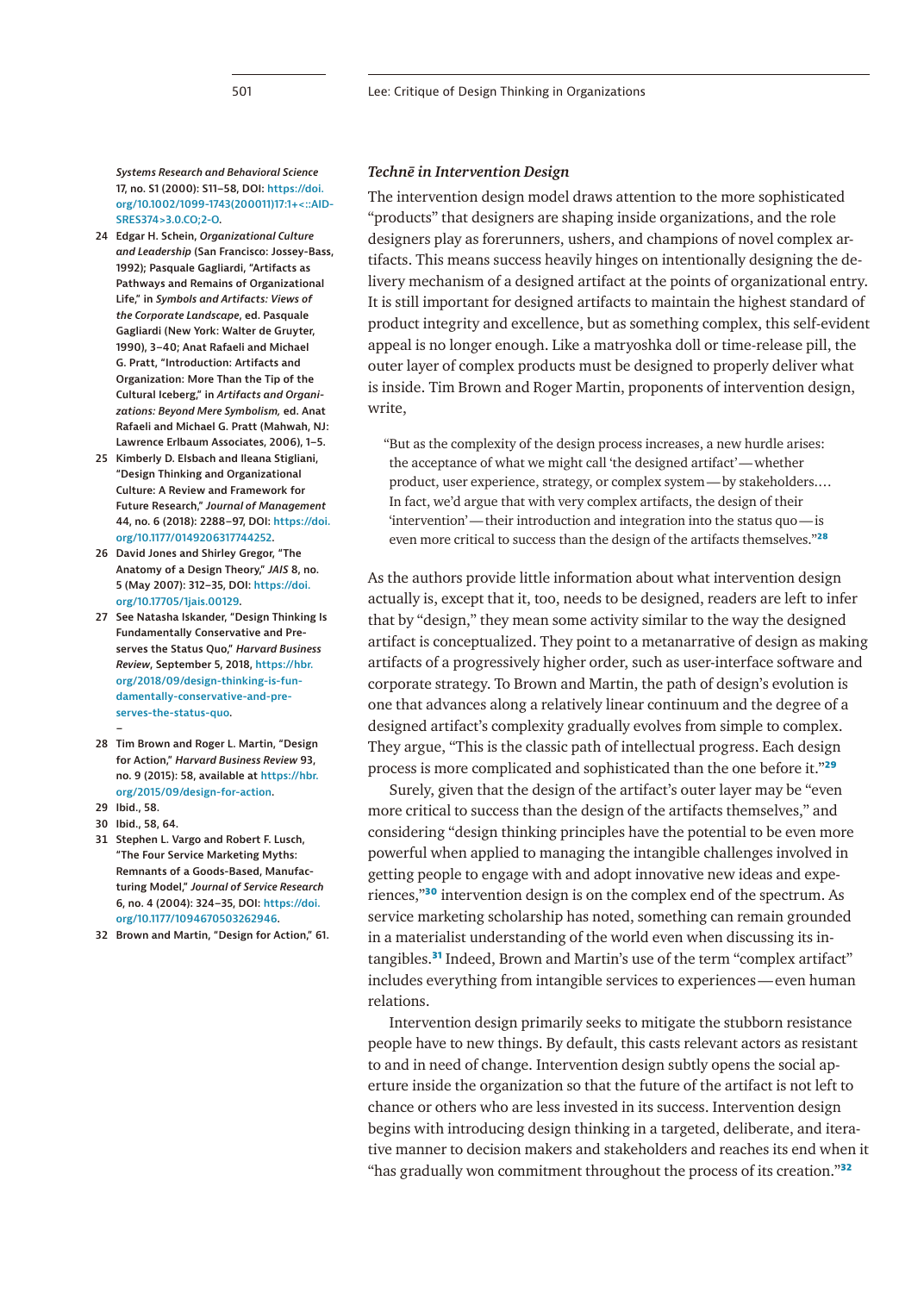- <span id="page-5-0"></span>**33 Srikant M. Datar, Amram Migdal, and Paul J. Hamilton, "IBM: Design Thinking,"** *Harvard Business School Case 121–007* **(April 2021, revised June 2021): 2, [https://www.hbs.edu/faculty/Pages/](https://www.hbs.edu/faculty/Pages/item.aspx?num=60141) [item.aspx?num=60141.](https://www.hbs.edu/faculty/Pages/item.aspx?num=60141)**
- <span id="page-5-1"></span>**34 Phil Gilbert, "The Loop: A Documentary About IBM's Inspiration Journey to Adopt Design Thinking and Transform Business Outcomes Throughout the Company" (video interview, IBM internal documentary, directed by Matt D'Avella, 2017), 0:15:20–0:15:48, [https://](https://www.invisionapp.com/enterprise/ibm-design-thinking) [www.invisionapp.com/enterprise/](https://www.invisionapp.com/enterprise/ibm-design-thinking) [ibm-design-thinking.](https://www.invisionapp.com/enterprise/ibm-design-thinking)**
- <span id="page-5-2"></span>**35 In late 2014,** *WIRED* **magazine reported, "No one has been more aggressive in building design into their core capabilities than IBM … making them by most measures the largest design firm in the world." See Robert Fabricant, "The Rapidly Disappearing Business of Design,"** *WIRED***, December 29, 2014, [https://www.wired.com/2014/12/](https://www.wired.com/2014/12/disappearing-business-of-design/) [disappearing-business-of-design/](https://www.wired.com/2014/12/disappearing-business-of-design/). To be clear, design was not just another independent variable in the grand design experiment at IBM. CEO Virginia Rometty said, "design thinking is at the center" of IBM's strategy to transition from a state of steadily declining revenue to a future state where "its new businesses overshadow its legacy products." See Steve Lohr, "IBM's Design-Centered Strategy to Set Free the Squares,"** *New York Times***, November 14, 2015, [https://www.nytimes.](https://www.nytimes.com/2015/11/15/business/ibms-design-centered-strategy-to-set-free-the-squares.html) [com/2015/11/15/business/ibms-design](https://www.nytimes.com/2015/11/15/business/ibms-design-centered-strategy-to-set-free-the-squares.html)[centered-strategy-to-set-free-the](https://www.nytimes.com/2015/11/15/business/ibms-design-centered-strategy-to-set-free-the-squares.html)[squares.html](https://www.nytimes.com/2015/11/15/business/ibms-design-centered-strategy-to-set-free-the-squares.html).**
- <span id="page-5-3"></span>**36 Gazi Islam, "Recognition, Reification, and Practices of Forgetting: Ethical Implications of Human Resource Management,"** *Journal of Business Ethics* **111, no. 1 (2012): 40, DOI: [https://doi.](https://doi.org/10.1007/s10551-012-1433-0) [org/10.1007/s10551-012-1433-0](https://doi.org/10.1007/s10551-012-1433-0).**
- <span id="page-5-4"></span>**37 The United Nations Human Development program rejects theories of human capital because these models "view human beings primarily as means rather than as ends. They are concerned only with the supply side—with human beings as instruments for furthering commodity production." United Nations Development Program,** *Human Development Report 1990* **(New York: Oxford University Press, 1990), 11, accessed October 14, 2021, [http://hdr.undp.org/](http://hdr.undp.org/en/reports/global/hdr1990/) [en/reports/global/hdr1990/](http://hdr.undp.org/en/reports/global/hdr1990/).**
- <span id="page-5-5"></span>**38 Gilbert,** *Loop***, 0:04:34–0:05:00.**

# *Technē in Enterprise Design Thinking*

The enterprise design thinking model is another theory that has gained considerable traction in the professional world, although there is no single document or manifesto that lays out an explicit argument. IBM's daring embrace of design is the leading exemplar. There are interviews, training materials, reports, a documentary, and a Harvard Business School case study for researchers to examine. Also, some of the biggest newspaper and magazine headlines related to design thinking in recent years have featured this approach. Whereas intervention design is grounded in design project/ process as a kind of artifact to be designed, enterprise design thinking involves an injunction: add many designers into organizations to "startup, scale up, and sustain" innovation.

This approach tries to overcompensate for institutional resistance by involving the chief executive (or similar) as a kind of designer, or establishing a strong design advocate from the get-go who has the wherewithal to authorize an army of formal designers. In 2012, with direct aircover from the top, IBM design leaders began to "inject" designers to directly interface with the organization's 400,000 employees. By 2020, "IBM had hired 2,500 professional designers and trained over 250,000 employees in design thinking."**[33](#page-5-0)**

Design at IBM focuses on two core elements: training and expansion of individuals with a design mindset. Training involves (re)skilling personnel with professional standards through codified design field guides and a 3-month design boot camp suitable for the conditioning of new hires. Designers and those who have been converted or convinced of design's value then become the delivery mechanism to scale design from a centralized to a distributed mental model. Phil Gilbert, the architect of IBM Design, elaborates on how design is intended to spread using the combination of the cognitive and corporeal:

"It was not only about teaching … but also to give them [new designers] a backbone of steel, to drop them into the middle of teams, that not only were already in flight, but teams of people that had sometimes decades of experience in a space … and they weren't necessarily going to take too kindly to a new designer at IBM questioning whether they understand their user."**[34](#page-5-1)**

Using description and imagery reminiscent of the military and warfare, IBM has rapidly established its own "design industrial complex" and has become the face of enterprise design thinking.**[35](#page-5-2)**

Many look on IBM's grand design experiment with great interest. However, its subtle language of reification—or "seeing people in 'thinglike' terms, treating their aspects as inert properties,"**[36](#page-5-3)** according to Gazi Islam—is troubling, and strongly resonant with human resource theory.**[37](#page-5-4)** Gilbert reveals the purpose of enterprise design thinking as primarily a means to generate economic value for IBM:

"The only thing we were going to do was evangelize outcomes delivered to the market that are the result of these [design] practices … because the business doesn't care about design thinking. The business doesn't care about any concept. A business only cares about market outcomes, and in order to accelerate the outcome, we used these [design] practices."**[38](#page-5-5)**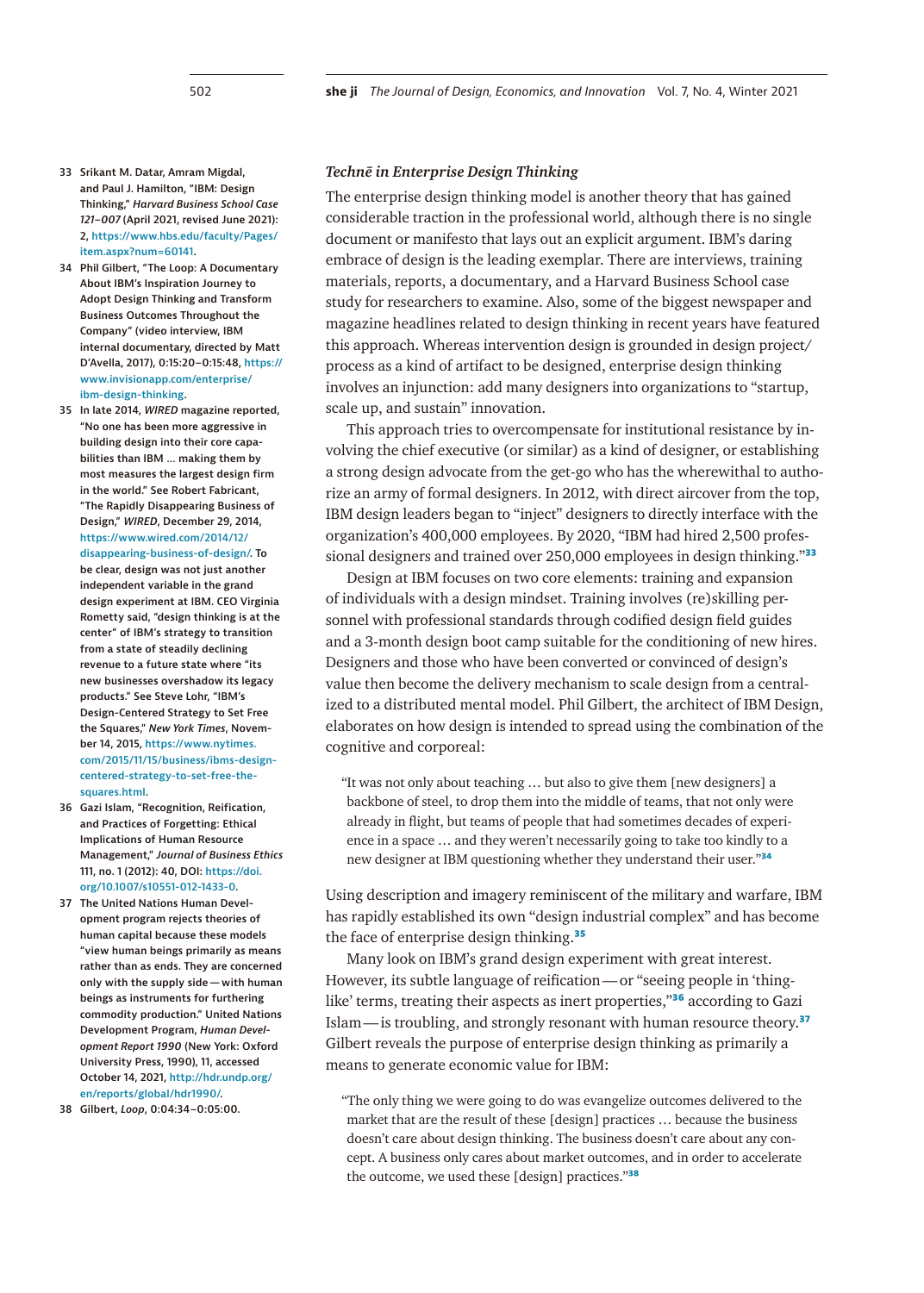- <span id="page-6-0"></span>**39 Islam, "Recognition, Reification, and Practices of Forgetting," 43–44.**
- <span id="page-6-1"></span>**40 Ibid., 41.**
- <span id="page-6-2"></span>**41 Ibid., 40.**
- <span id="page-6-3"></span>**42 Evaluating design is no longer just a matter of product integrity or craft assessment when product use, application, and evocation tools and techniques are expanded to the arena of organizations or social systems. In organizations, design's value is ultimately determined and judged by others, many of whom are non-designers. Buchanan calls the work done in this new arena "fourth order design," which is built on Cicero's translative issue that deals with questions of jurisdiction. Richard Buchanan, "Design and the New Rhetoric: Productive Arts in the Philosophy of Culture,"**  *Philosophy and Rhetoric* **34, no. 3 (2001): 198–202, DOI: [https://doi.org/10.1353/](https://doi.org/10.1353/par.2001.0012) [par.2001.0012.](https://doi.org/10.1353/par.2001.0012)**
- <span id="page-6-4"></span>**43 Donald A. Schön,** *The Reflective Practitioner: How Professionals Think in Action*  **(New York: Basic Books, 1983), 30.**
- <span id="page-6-5"></span>**44 Ken Friedman, "Three Thousand Years of Designing Business and Organizations," in** *Designing Business and Management***, ed. Sabine Junginger and Jürgen Faust (London: Bloomsbury Academic, 2016), 67–80, DOI: [https://](https://doi.org/10.5040/9781474243551.ch-005) [doi.org/10.5040/9781474243551.ch-005](https://doi.org/10.5040/9781474243551.ch-005).**
- <span id="page-6-6"></span>**45 Morgan, "Paradigms, Metaphors, and Puzzle Solving."**
- <span id="page-6-7"></span>**46 Richard Buchanan, "Worlds in the Making: Design, Management, and the Reform of Organizational Culture,"** *She Ji: The Journal of Design, Economics, and Innovation* **1, no. 1 (2015), DOI: [https://](https://doi.org/10.1016/j.sheji.2015.09.003) [doi.org/10.1016/j.sheji.2015.09.003.](https://doi.org/10.1016/j.sheji.2015.09.003)**
- <span id="page-6-8"></span>**47 The current issues swirling around Big Tech—from the toxicity of Facebook for teenage girls to Google's allegedly human-centered AI products that discriminate against minority ethnic groups—can be understood as a management flaw in organizations that purport to use their product ethos to serve the common good. Also, the accusations toward IDEO's culture of abuse are especially concerning given how publicly they support humancenteredness. See "The Facebook Files: A Wall Street Journal Investigation,"**  *Wall Street Journal* **(online), 2021, accessed October 14, 2021, [https://](https://www.wsj.com/articles/the-facebook-files-11631713039) [www.wsj.com/articles/the-facebook](https://www.wsj.com/articles/the-facebook-files-11631713039)[files-11631713039;](https://www.wsj.com/articles/the-facebook-files-11631713039) Rob Copeland and Parmy Olson, "Artificial Intelligence Will Define Google's Future: For Now, It's a Management Challenge,"** *Wall Street Journal* **(online), January 26,**

The issue here is not that enterprise design thinking extracts instrumental value from design. In the way enterprise design thinking has been described in reports and by its chief proponents, social actors appear as objectified bundles of capacities. Reducing human beings to bundles of capacities and treating "employees as material or financial resources"**[39](#page-6-0)** is alarming given the significance IBM places on its carefully crafted enterprise design language and purporting to champion human-centeredness among its product end-users. Islam further argues, that the "parsing of human behavioral tendencies into discrete and general categories," "which are subsequently tied to economic outcomes based on the estimated economic value of these categories," can create "a recipe for promoting a reified stance toward people."**[40](#page-6-1)** Furthermore, design as a practice—in the way it is scripted to "force people into thing-like relations with each other"**[41](#page-6-2)**—is depicted as a reductive toolkit that employees carry from one part of the system to another. While the value of design as a means is exalted, design as an end is hardly examined at all.

# **The Managerialist and Materialist** *Technē* **Paradigm**

Admittedly, in both models, design is met with recalcitrance.**[42](#page-6-3)** This is to be expected from organizational models of design that are steeped in the positivism of technical rationality, where the idea of control is "embedded not only in men's minds but in the institutions themselves."**[43](#page-6-4)** According to Ken Friedman, a salient characteristic of organization design theories rooted in the managerialist tradition is a directive or engineering mindset that perceives and approaches the organization as a machine.**[44](#page-6-5)** This entails organizational leaders as designers imposing their vision or will with force, be it hard or soft. Scholars, of course, widely acknowledge the idea of "system as machine" as one of the foundational models of modern organizational theory.**[45](#page-6-6)**

Less explored is the managerialist approach in design. Richard Buchanan argues that a unique theory of design also exists within wider management theory and practice.**[46](#page-6-7)** Just as there is a strong presence of the engineering-based technical ethos within the matrix of management theory (e.g., scientific management, management science), it is plausible to locate design as a form of management in the materialist tradition. There can be a product- or design-minded technical ethos enshrined in the very social structure of organizations, and it can be just as constraining, controlling, and dehumanizing**[47](#page-6-8)** as its engineering counterparts. Indeed, Henri Mintzberg memorably criticizes the "design school" of strategic management where a top-down model of consciously controlled thought is produced by the chief executive as designer.**[48](#page-7-0)** In other words, an emergent field of management scholarship recognizes that the designer who gives form to inert materials cannot design in the same way, nor be the same designer in the same sense, when the "material" is social. "Boards don't hit back," says Bruce Lee … but human obstinance does.

The danger of design by "intervention of projects" and "injection of professionals" is that these approaches are taking a page from the playbook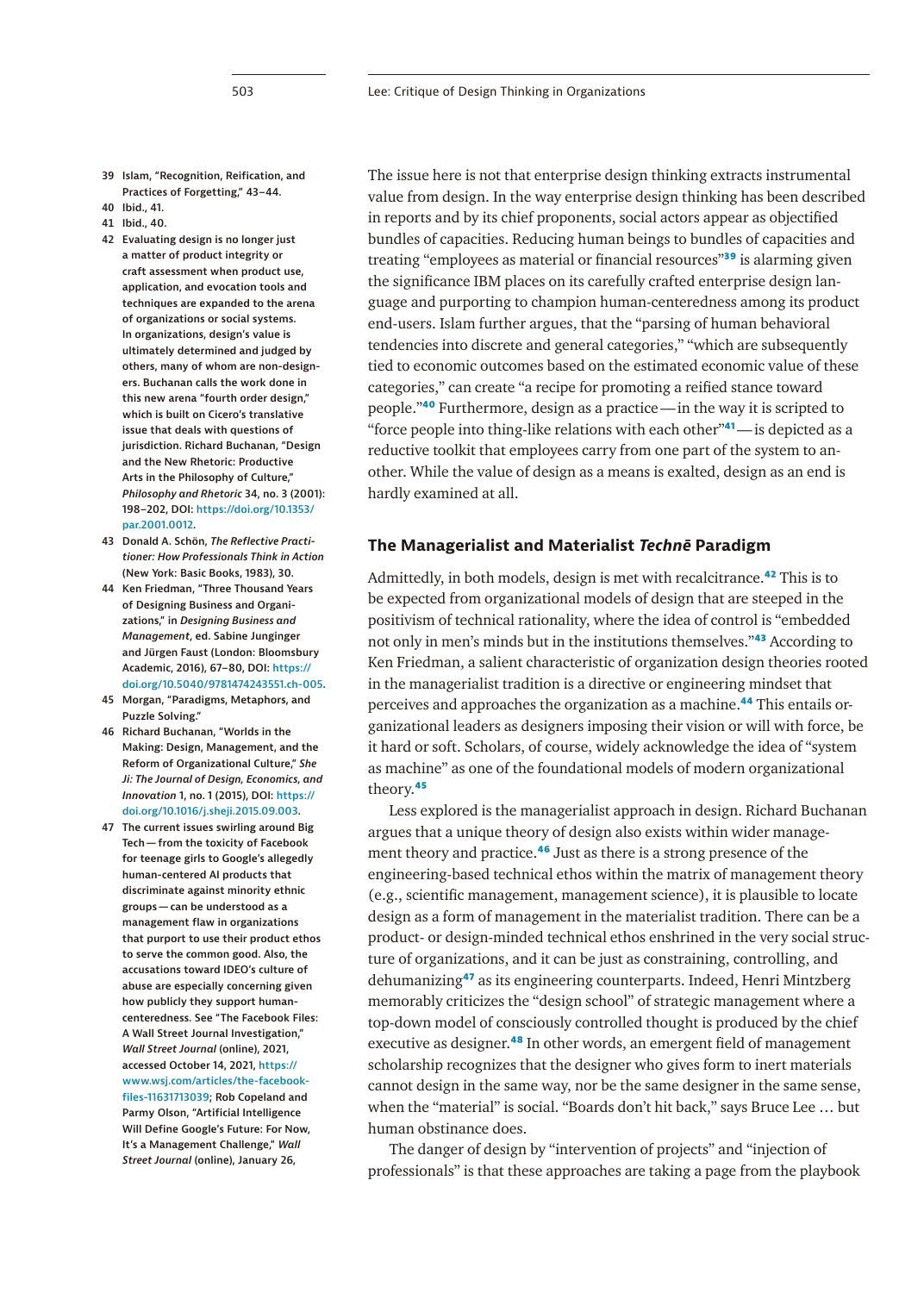**2021, [https://www.wsj.com/articles/arti](https://www.wsj.com/articles/artificial-intelligence-will-define-googles-future-for-now-its-a-management-challenge-11611676945)[ficial-intelligence-will-define-googles-fu](https://www.wsj.com/articles/artificial-intelligence-will-define-googles-future-for-now-its-a-management-challenge-11611676945)[ture-for-now-its-a-management-chal](https://www.wsj.com/articles/artificial-intelligence-will-define-googles-future-for-now-its-a-management-challenge-11611676945)[lenge-11611676945;](https://www.wsj.com/articles/artificial-intelligence-will-define-googles-future-for-now-its-a-management-challenge-11611676945) and Mark Wilson, "Damning Letter Details Culture of Abuse at IDEO, Design Firm behind Apple's First Mouse,"** *Fast Company* **(online), May 27, 2021, [https://www.fastcompany.](https://www.fastcompany.com/90640907/) [com/90640907/](https://www.fastcompany.com/90640907/).**

- <span id="page-7-0"></span>**48 Henry Mintzberg, "The Design School: Reconsidering the Basic Premises of Strategic Management,"** *Strategic Management Journal* **11, no. 3 (1990): 171–95, DOI: https://doi.org/10.1002/smj.4250110302. –**
- <span id="page-7-1"></span>**49 Robert W. Witkin, "The Aesthetic Imperative of a Rational-Technical Machinery: A Study in Organizational Control through the Design of Artifacts," in** *Symbols and Artifacts: Views of the Corporate Landscape***, ed. Pasquale Gagliardi (New York: Walter de Gruyter, 1990), 325–38.**
- <span id="page-7-2"></span>**50 Anne M. Witz, Chris Warhurst, and Dennis P. Nickson, "The Labour of Aesthetics and the Aesthetics of Organisation,"** *Organization* **10, no. 1 (2003): 33–54, DOI: [https://](https://doi.org/10.1177/1350508403010001375) [doi.org/10.1177/1350508403010001375.](https://doi.org/10.1177/1350508403010001375)**

of the technical (in the original sense of *technē* as making) paradigm. The will of the designer is intentionally imposed on a substrate of artifacts or agents, respectively. They might not be as explicitly coercive as what might transpire using a purely managerialist approach, but they may still constrain and regulate in indirect ways. For example, organizational sociologist Robert Witkin argues that the aesthetic qualities of organizational artifacts and the organization's material environment can each subtly control and mediate human action, attitudes, and thought.**[49](#page-7-1)** Other organizational aesthetic scholars describe the use of employees' bodies as embodied materialization or disposition vehicles—forms of hardware, literally—to deliver and promulgate the company's aesthetic "code"—the software.**[50](#page-7-2)** Organizations do use artifacts and agents as symbols to state and otherwise impute what is appropriate (behavior) and desirable according to organizational values and norms.

Taken together, prevailing theories of design thinking share a common technical logic, differing only in assuming distinct ways to apply opposing "forces" to various actors—non-human as in the case of projects, and human as in the case of professionals—within an organization. Together, this strong making view of design thinking might be called a "*technē* paradigm." One model in the paradigm is *pulling* the designed artifact closer to the organization, anticipating and guiding a designed artifact's first impression and shepherding its arrival upstream. Another is *pushing* humans as resources into any number of situations where design thinking is ostensibly needed ([Figure 1\)](#page-7-3). The technical ethos in both approaches understands the vectors of change in an organization to be primarily located in artifacts-as-materials or agents-as-materials. They are independent parts that constitute the organization as a system in their aggregate form. There is an unchallenged belief that if the hearts and minds of individuals in a system are painstakingly convinced or converted one by one, they will ultimately make the right design choices, and, in turn, change the overall system into something more designerly. This is the *technē* paradigm.

<span id="page-7-3"></span>

#### **Figure 1**

**The common** *technē* **logic of intervention design and enterprise design thinking. © 2021 Kipum Lee.**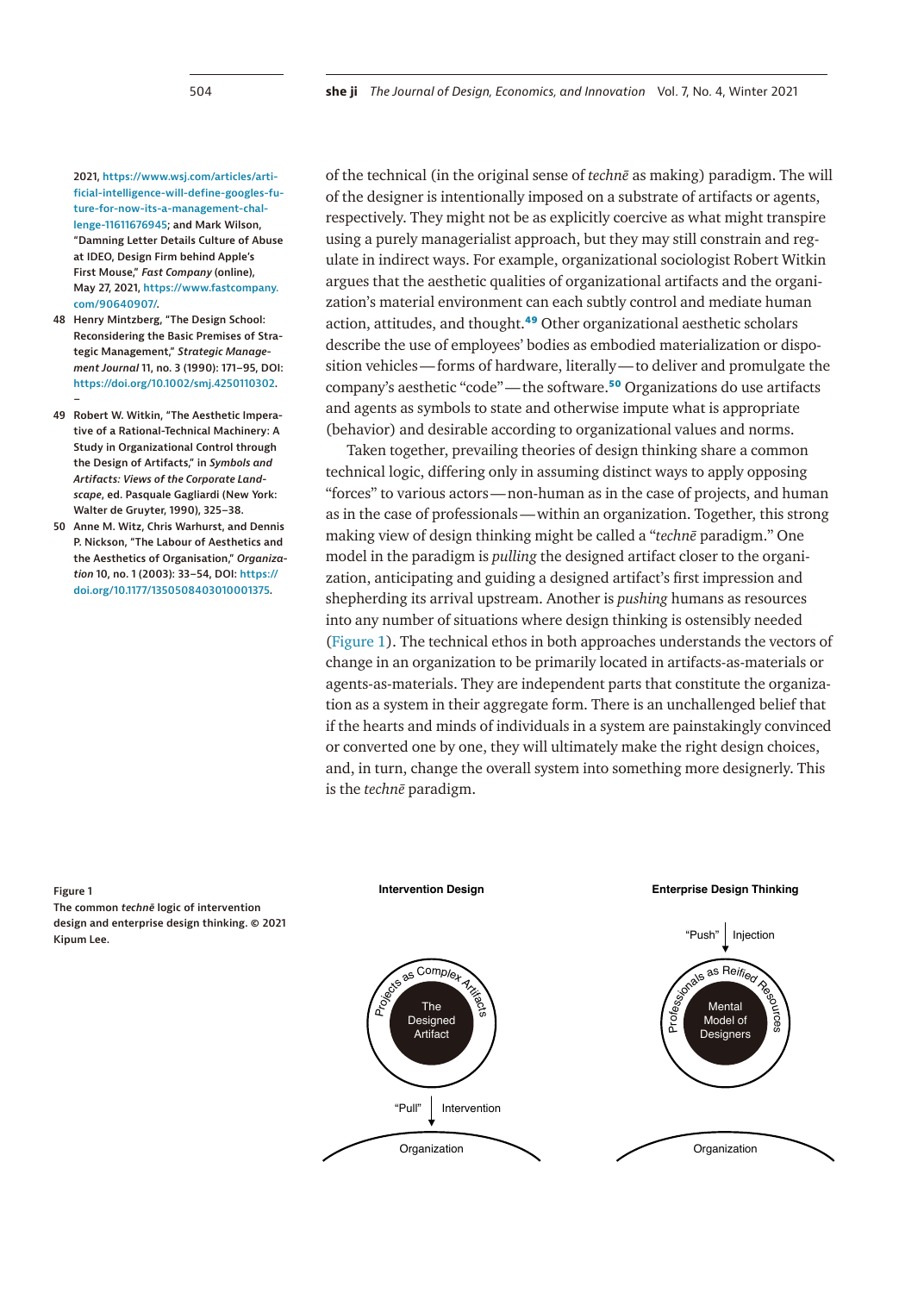- 
- <span id="page-8-0"></span>**51 The economist Friedrich Hayek associates this form of strong individualism—what he calls "false" individualism—with the Cartesian school of thought where the idea of deliberately designing social organizations and the "characteristic attitude of the engineers to social problems" has its philosophical grounding. See Friedrich A. Hayek,** *Individualism and Economic Order* **(Chicago: University of Chicago Press, 1948), 6–13.**
- <span id="page-8-1"></span>**52 Irving Wladawsky-Berger, "Intervention Design: Overcoming Resistance to Disruptive Innovation,"** *Wall Street Journal* **(online), October 2, 2015, [https://www.wsj.](https://www.wsj.com/articles/BL-CIOB-8140) [com/articles/BL-CIOB-8140](https://www.wsj.com/articles/BL-CIOB-8140).**
- <span id="page-8-2"></span>**53 Ann Swidler, "Culture in Action: Symbols and Strategies,"** *American Sociological Review* **51, no. 2 (1986): 276, DOI: [https://](https://doi.org/10.2307/2095521) [doi.org/10.2307/2095521](https://doi.org/10.2307/2095521).**
- <span id="page-8-3"></span>**54 The distinction between disruptive cure and continuous care is made in Henry Mintzberg,** *Managing* **(San Francisco: Berrett-Koehler Publishers, Inc., 2009), 120.**
- <span id="page-8-4"></span>**55 Paul Cilliers,** *Complexity and Postmodernism: Understanding Complex Systems* **(New York: Routledge, 1998), 9–10; Ronald L. Jepperson, "Institutions, Institutional Effects, and Institutionalism," in** *The New Institutionalism in Organizational Analysis***, ed. Walter W. Powell and Paul J. DiMaggio (Chicago: University of Chicago Press, 1991), 143–63.**
- <span id="page-8-5"></span>**56 Jepperson, "Institutions, Institutional Effects, and Institutionalism"; Thomas J. Fararo and John Skvoretz, "Action and Institution, Network and Function: The Cybernetic Concept of Social Structure,"**  *Sociological Forum* **1, no. 2 (1986): 219–50, DOI: <https://doi.org/10.1007/BF01115738>.**
- <span id="page-8-6"></span>**57 Carmine Gallo,** *The Apple Experience: Secrets to Building Insanely Great Customer Loyalty* **(New York: McGraw-Hill, 2012).**
- <span id="page-8-7"></span>**58 Simon Sinek,** *Start With Why: How Great Leaders Inspire Everyone to Take Action* **(New York: Penguin Group, 2009), 3–8, 44–54.**
- <span id="page-8-8"></span>**59 Chip Heath and Dan Heath,** *Made to Stick: Why Some Ideas Survive and Others Die* **(New York: Random House, Inc., 2007), 25–62.**
- <span id="page-8-9"></span>**60 While there is no denying that Apple has a strong making ethos, the organization also illustrates design as "beyond product," social, and even transcendental. For example, neuroscientists in the United Kingdom found in 2011 that Apple triggers the same areas of the brain that light up during intensely religious experiences. Compare this to a Gothic church that expresses the idea of soaring spirituality. Immanuel Kant calls this an aesthetic idea where an object is not seen as an exemplary instance or a type (***technē***)**

There is a deep-seated individualism**[51](#page-8-0)** present in the making ethos of the designer in the organizational context. Thanks to its underlying atomistic framework, the *technē* paradigm requires stakeholders have direct contact with the designer, and relies on interfacing among design and non-design actors to generate local, and, gradually, global changes in the organization. Here is how the *Wall Street Journal* describes the significance of proximity in a *technē* framework: "The concept of *intervention design* is brilliant but even harder to explain unless you've personally gone through the experience of trying to introduce a new, disruptive idea, first to your own colleagues, later in the marketplace."**[52](#page-8-1)** Unfortunately, if contact with practically every individual in an organization is a prerequisite to convince non-designers that design generates value, then the effort expended by designers seeking to scale design across organizations would have to be nothing short of Herculean.

Both vectors of the *technē* paradigm depend on the concept of the unit act: "the notion that people choose their actions one at a time according to their interests or values."**[53](#page-8-2)** *Technē*-driven actors treat intervention and engagement activities as events that occur one at a time, which perpetuates a notion of design activity as something restricted to one-off projects. Since an intervention is, in many cases, an interruption of the norm or natural flow of matters, change occurs one hard-won scuffle at a time. It is no coincidence that the French word for surgical operation is *intervention*: something that is intermittent, specialized and a radical cure as opposed to continuous and preemptive care.**[54](#page-8-3)**

As an intervention is often needed to "reprogram"**[55](#page-8-4)** each part of a system that needs to be changed or recalibrated, there is the tendency to reduce change in organizations to a linear relationship. The same can be said of the enterprise design thinking model that approaches change encounter by encounter. Put differently, design thinking meets complexity in organizations with equal if not greater complexity. To explain this phenomenon using the model of algorithmic information theory (where randomness or disorder is defined in terms of incompressibility), it can be said that design thinking tends to generate programs where the output sequence in the form of projects or encounters is as long as the sequence of steps fed into an algorithm. In other words, today's design thinking addresses a complex system by *repeating* the system; for each part of a system seeking/requiring change, design seems to require an equal number of projects. Rather than trudging along this (seemingly) linear path, design might look instead to systems approaches that "compress the program" and leverage finite resources to produce outsized effects based on forms of patterned reproduction.**[56](#page-8-5)** For example, Apple, as a system, has led in various industries by design, even when they have not been the market leader. Apple's compressed programs ("Enriching Lives"**[57](#page-8-6)** for their retail offering and "Think Different"**[58](#page-8-7)** as their all-encompassing credo, for example) are not just marketing sound bites, but compact, core ideas**[59](#page-8-8)**—like mathematical functions—with the power to unify and guide subsequent human action.**[60](#page-8-9)**

While there are certainly several shortcomings in the *technē* paradigm worthy of exploration, two merit some deeper investigation given how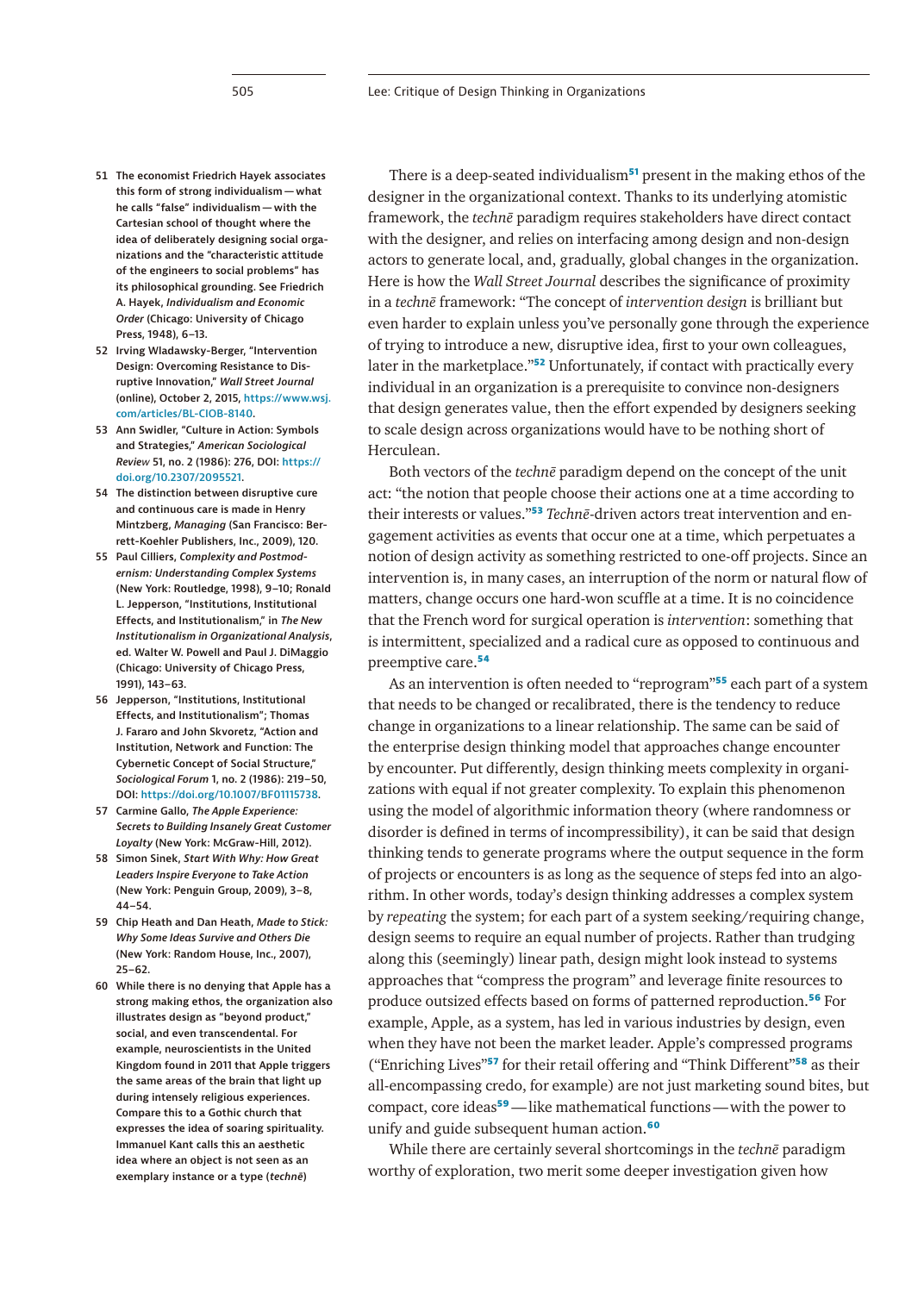**but wholly appreciated as an object that expresses an idea. Interestingly, he draws inspiration from both the natural (the white lily expresses the idea of innocence) and the artificial. Kenneth F. Rogerson,** *The Problem of Free Harmony in Kant's Aesthetics* **(Albany, NY: State University of New York Press, 2008), 25–40.**

- **61 From the German** *Geworfenheit***: a having-been-thrown into the world. Michael Wheeler, s.v. "Martin Heidegger,"**  *The Stanford Encyclopedia of Philosophy***, published October 12, 2011, [https://plato.](https://plato.stanford.edu/entries/heidegger/) [stanford.edu/entries/heidegger/](https://plato.stanford.edu/entries/heidegger/).**
- <span id="page-9-1"></span>**62 Karl E. Weick, "Designing for Thrownness," in** *Managing as Designing***, ed. Richard J. Boland and Fred Collopy (Stanford, CA: Stanford University Press, 2004), 76.**
- <span id="page-9-2"></span>**63 Ibid., 77.**

<span id="page-9-0"></span>**–**

<span id="page-9-3"></span>**64 Lee, "From Margin to Institution."**

significantly they frame the understanding, conversation, and trajectory of design in human systems. The first is that the unit actors—the artifacts or agents—are considered relatively neutral or of equal valence compared to other sources of agency or influence within their embedded social environment. This understanding does not account for important dimensions of social change: asymmetrical contexts and symbolic capital. Not all opportunities for design in organizations possess the same level of privilege, access, power, and potential to yield meaningful impact. If the design of interventions is more critical than the product artifacts as Brown and Martin argue, then knowing which situations are more or less favorable for design intervention is even more critical. If a successful intervention design is the spoonful of sugar that helps the artifact-as-medicine go down, knowing whether, when, and how to deliver the medicine really matters.

The second important shortcoming is that *technē* thinking draws from the idea of surplus to overcome the assumption that design in any form is always or nearly always deficient by default in organizations. The strong, making-oriented view has a tendency to indiscriminately prioritize quantity over quality of design activities, and may otherwise obscure potential strategies that can accomplish more with less. For there to be any meaningful integration of design inside organizations, where design is seen as something useful to the whole as opposed to isolated unit acts, there must be a kind of design fusion with the entire organizational infrastructure and not merely the discharge of design activities—no matter the quantity—from one person or place to another.

## *Social Location and Symbolic Capital*

A big weakness of the *technē* paradigm is that it does not actively recognize and discuss the importance of the social location and place of design activities in organizations. While the importance of a certain kind of situatedness is recognized—informed by an understanding of project stakeholders, the organizational chart and formal structure, explicit departmental or enterprise strategies—design work is often theorized without reference to the kind of social situatedness the organizational scholar Karl Weick refers to as its *thrownness* (after Martin Heidegger).**[61](#page-9-0)** "In situations such as these, designing unfolds in a world that is already interpreted where people are already acting, where options are constrained, where control is minimal, and where things and options already matter for reasons that are taken-forgranted."**[62](#page-9-1)** Whereas the first kind of situatedness can be nicely packaged and considered in advance within a scope of work or design brief, the second kind is something felt *in* the situation. An openness to factors such as where and when design might or should occur, which can make or break a project, are often left out of the initial discussion. What's more challenging is that situations that initially look like "a blank slate and a greenfield site"**[63](#page-9-2)** almost always sit within a larger organizational field that is already biased and settled with historical decisions and memories.

The very fact of design's marginalization**[64](#page-9-3)** points to its inability to fully appreciate the different hierarchies and influences that exist within and across organizations. Indeed, there are individuals, departments, and power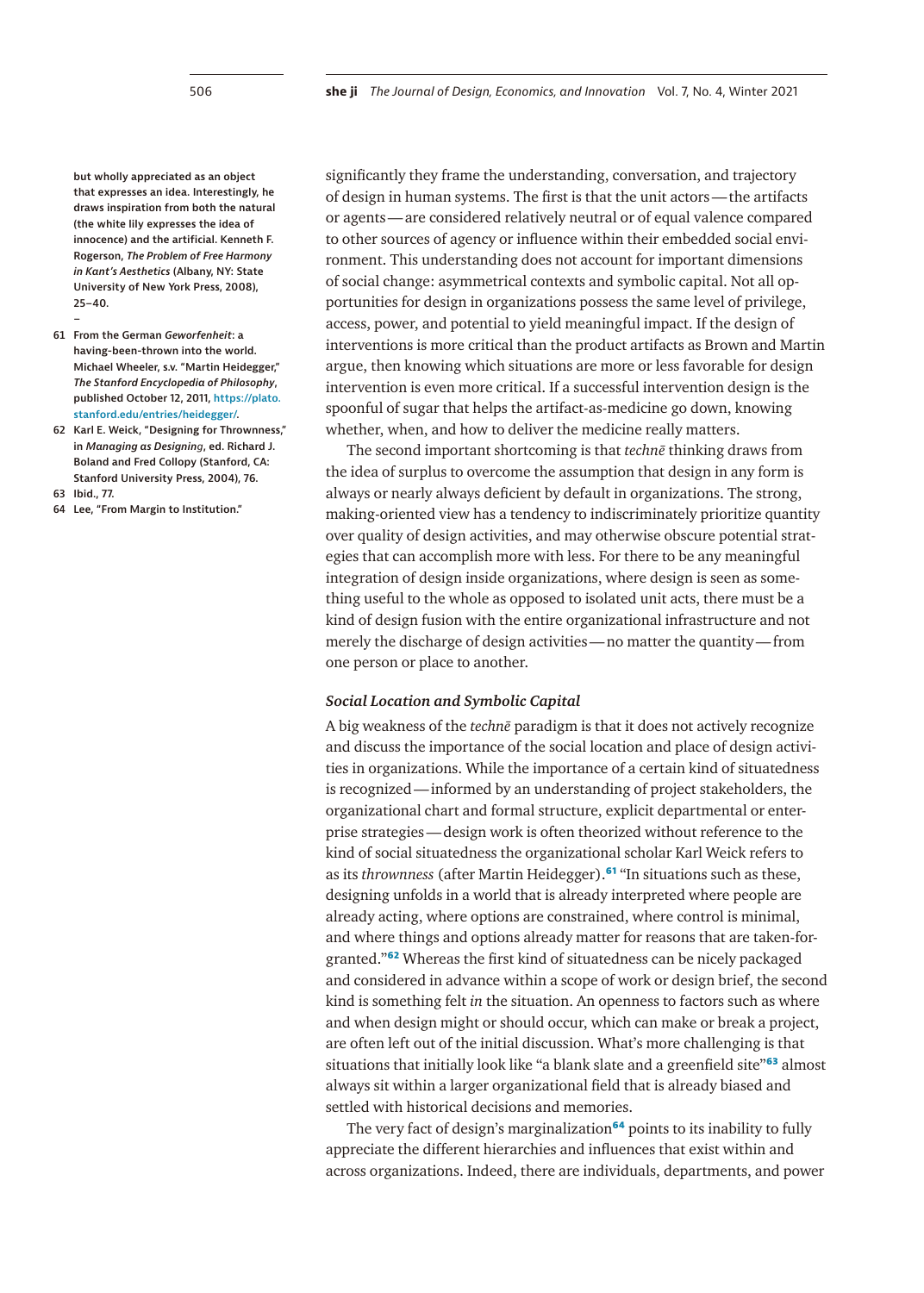- 
- <span id="page-10-0"></span>**65 James Davison Hunter,** *To Change the World: The Irony, Tragedy and Possibility of Christianity in the Late Modern World*  **(New York: Oxford University Press, 2010), 36–37.**
- <span id="page-10-1"></span>**66 There is evidence that enterprise design thinking does appreciate symbolic capital: the case study of design at IBM Security is one example. However, there is still an issue here because it seems that their success came** *despite* **their formally declared strategy. Whereas their enterprise design strategy is heavily dependent on specific staffing ratios (i.e., going from a ratio of 1 designer for 33 developers "to 1:8 to effectively embed design thinking"), design thinking at IBM Security was a success with only "36 designers across the 9,000-employee division" (1:250). See Datar et al., "IBM," 2–3, 9.**

structures that have already accumulated more symbolic and cultural capital than others by the time design formally engages. The sociologist James Hunter uses concrete and familiar examples to describe how symbolic capital is unevenly distributed across human experience:

"For example, a Ph.D. has more symbolic capital than a car mechanic; a member of the National Academy of Sciences has more symbolic capital than a high school science teacher; the winner of a Nobel Prize in literature has more symbolic capital than a romance novelist … a Rhodes scholarship carries more symbolic capital than a Rotary Club scholarship, and a BMW has more symbolic capital than a Honda.… *USA Today* may sell more copies of newspapers than the *New York Times*, but it is the *New York Times* that is the newspaper of record in America because it is at the center of cultural production, not the periphery, and its symbolic capital is much higher … one may be able to get as good an education at Bluefield State College … as one would at Harvard, but Harvard, as an institution, is at the center and Bluefield State is at the periphery of cultural production. Therefore, someone with a credential from Harvard will find many more opportunities than someone from Bluefield State and will more likely end up in a position of greater influence than the other."**[65](#page-10-0)**

Life and experience within organizations are no exception—the playing field is rarely level. There are higher ups and lower downs, implicit and explicit lines of decision making and communication, and informal hierarchies that exist as workarounds created by boots on the ground thinkers with jobs to complete. Yet, conventional design practice in organizations (and even more so for design consultants) typically does not provide guidance on how to recognize and navigate the warp and weft of the organization's social fabric. There may be conversations about "barriers to consider" in the preliminary stages of a project, but the fact that the work has already begun means a decision was made to green light the project in the first place—with or without explicitly considering the issues of social location and symbolic capital. The fact that many design projects ultimately depend on other people and multiple functions to implement particular solutions makes these issues critical. While the *technē* paradigm does recognize the distinction between the designed artifact and how it gets operationalized and actualized, it hardly discerns between the success garnered from an effective intervention/injection versus from something already inherent in the situation and context.**[66](#page-10-1)**

This troubling silence regarding the imbalance of power and symbolic capital in organizational situations is an issue that runs deep. It is a blind spot, something missing in design education, that becomes a handicap as designers go about practicing their profession. George Aye expresses this problem based on personal experience as an educator and professional designer:

"The design industry is changing, and a growing number of designers … are working on social issues with greater and greater complexity. This change is starting to expose a dormant weakness in design education that's been lurking for decades. For all the talk about being human-centered, one very human factor often gets overlooked—a basic understanding of how *power* operates in relationships between people. This lack of understanding by design students and design teachers results in wasted funding, poorly prioritized projects, and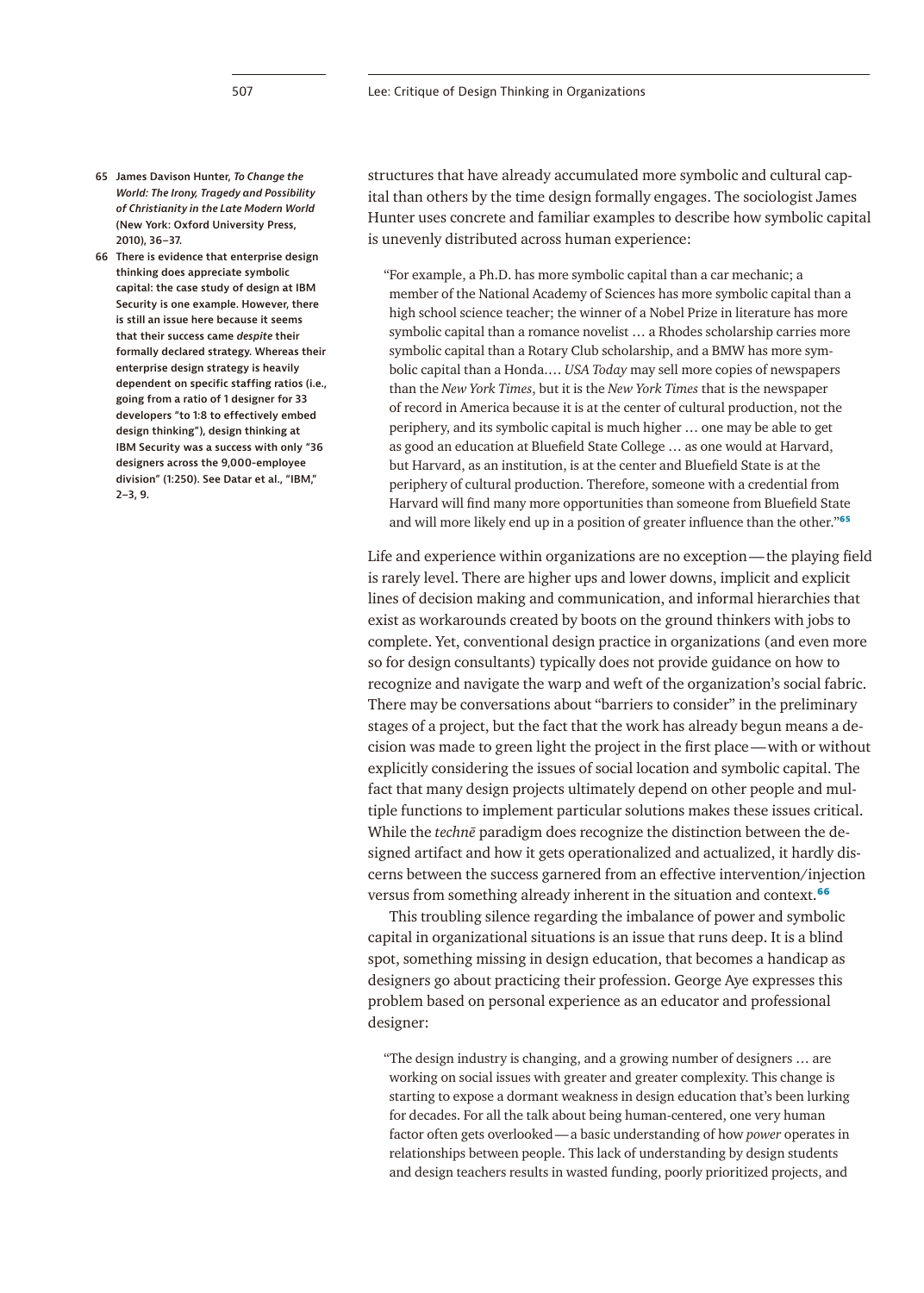- <span id="page-11-0"></span>**67 George Aye, "Design Education's Big Gap: Understanding the Role of Power,"**  *Medium.com* **(blog), June 2, 2017, [https://](https://medium.com/greater-good-studio/design-educations-big-gap-understanding-the-role-of-power-1ee1756b7f08) [medium.com/greater-good-studio/](https://medium.com/greater-good-studio/design-educations-big-gap-understanding-the-role-of-power-1ee1756b7f08) [design-educations-big-gap-understand](https://medium.com/greater-good-studio/design-educations-big-gap-understanding-the-role-of-power-1ee1756b7f08)[ing-the-role-of-power-1ee1756b7f08.](https://medium.com/greater-good-studio/design-educations-big-gap-understanding-the-role-of-power-1ee1756b7f08) Aye is the designer whose account of a culture of abuse and dehumanization at IDEO, his former employer, resulted in** *Fast Company***'s coverage of the dark side of design thinking in organizations. See also Wilson, "Damning Letter Details Culture," online.**
- <span id="page-11-1"></span>**68 The American Marketing Association recognizes that both academics and practitioners remain skeptical of the chief marketing officer's power and influence in organizations. So much so that their 2020 award winning article focused on empirically demonstrating the performance potential of CMOs. Frank Germann, Peter Ebbes, and Rajdeep Grewal, "The Chief Marketing Officer Matters!,"** *Journal of Marketing* **79, no. 3 (2015): 1–22, DOI: [https://doi.](https://doi.org/10.1509/jm.14.0244) [org/10.1509/jm.14.0244.](https://doi.org/10.1509/jm.14.0244)**
- <span id="page-11-2"></span>**69 Melissa Dalrymple, Sam Pickover, and Benedict Sheppard, "Are You Asking Enough from Your Design Leaders?,"**  *McKinsey Quarterly* **(online), February 19, 2020, [https://www.mckinsey.com/](https://www.mckinsey.com/business-functions/mckinsey-design/our-insights/are-you-asking-enough-from-your-design-leaders) [business-functions/mckinsey-design/](https://www.mckinsey.com/business-functions/mckinsey-design/our-insights/are-you-asking-enough-from-your-design-leaders) [our-insights/are-you-asking-enough](https://www.mckinsey.com/business-functions/mckinsey-design/our-insights/are-you-asking-enough-from-your-design-leaders)[from-your-design-leaders.](https://www.mckinsey.com/business-functions/mckinsey-design/our-insights/are-you-asking-enough-from-your-design-leaders)**
- <span id="page-11-3"></span>**70 Marisol Wong-Villacres et al., "Culture in Action: Unpacking Capacities to Inform Assets-Based Design," in** *CHI '20: Proceedings of the 2020 CHI Conference on Human Factors in Computing Systems*  **(New York: ACM, 2020), 1–14, DOI: <https://doi.org/10.1145/3313831.3376329>.**

broken promises to the very communities that are being served.… Consider this: there's still a huge number of working mid-career designers … who don't understand the role of power. Like a bolus of ignorance working its way through the system, this gap in understanding may be getting passed on in our classrooms and in our studios."**[67](#page-11-0)**

Many designers hold the belief that design is well suited to tackling wicked problems. But it is pretentious and even dangerous to think design is adequately prepared to confront wicked problems elsewhere, when its own problems—related to issues of social location, power, and politics in the design context—are an accidental part of design education and training, rather than an essential one.

Not only is design traditionally silent on the matter of symbolic capital, it tends to operate within the least privileged sites of cultural influence (i.e., technical production) and absent from the arenas where the greatest influence is exerted on the organization and organizational culture. For example, design is often more closely associated with the softer, lighter side of organizational activity such as marketing and communications, instead of the heavy-hitting domains like finance and operations. This matters. To put it bluntly, the position of chief financial officer comes with more clout than the position of chief marketing officer, despite the best efforts of marketers worldwide.**[68](#page-11-1)** Because the role of design leadership in many organizations still lacks clarity and is poorly understood by other leaders,**[69](#page-11-2)** it has more in common with the role of the chief marketing officer. Even though it may be recognized for its popularity and visibility, design activity is currently marginalized—its value accumulates in the lower-status, peripheral areas of symbolic and cultural production.

# *Needs-Based Design, and Surplus*

A significant shortcoming of the *technē* paradigm is that it sees the world primarily through the lens of defect and deficiency. Regarding the world primarily in terms of problems to be solved turns into a weakness, simply because the sheer number of them makes design neither sustainable nor feasible over the long run. For example, if there are fifty service lines or operating units with "design needs" in an organization, there may need to be at least fifty designed artifacts or active projects to stimulate change. This may be a model favored by consultants whose livelihood depends on multiple engagements with a firm, but this is not practical for many organizations.

Underlying the approach is yet another assumption: design is a needs-oriented practice, and there are users whose needs are ultimately best served by superior products and novel technologies.**[70](#page-11-3)** For design practitioners informed by the *technē* paradigm, people in organizations are plagued with problems they cannot address without outside help. Organizations require needs-based interventions and "here and now" engagements via direct projects to ensure that needs are being met and deficits are being repaired on a constant basis.

It follows that the best way to approach organizational needs and deficits is through a strategy of excess and surplus of design resources. In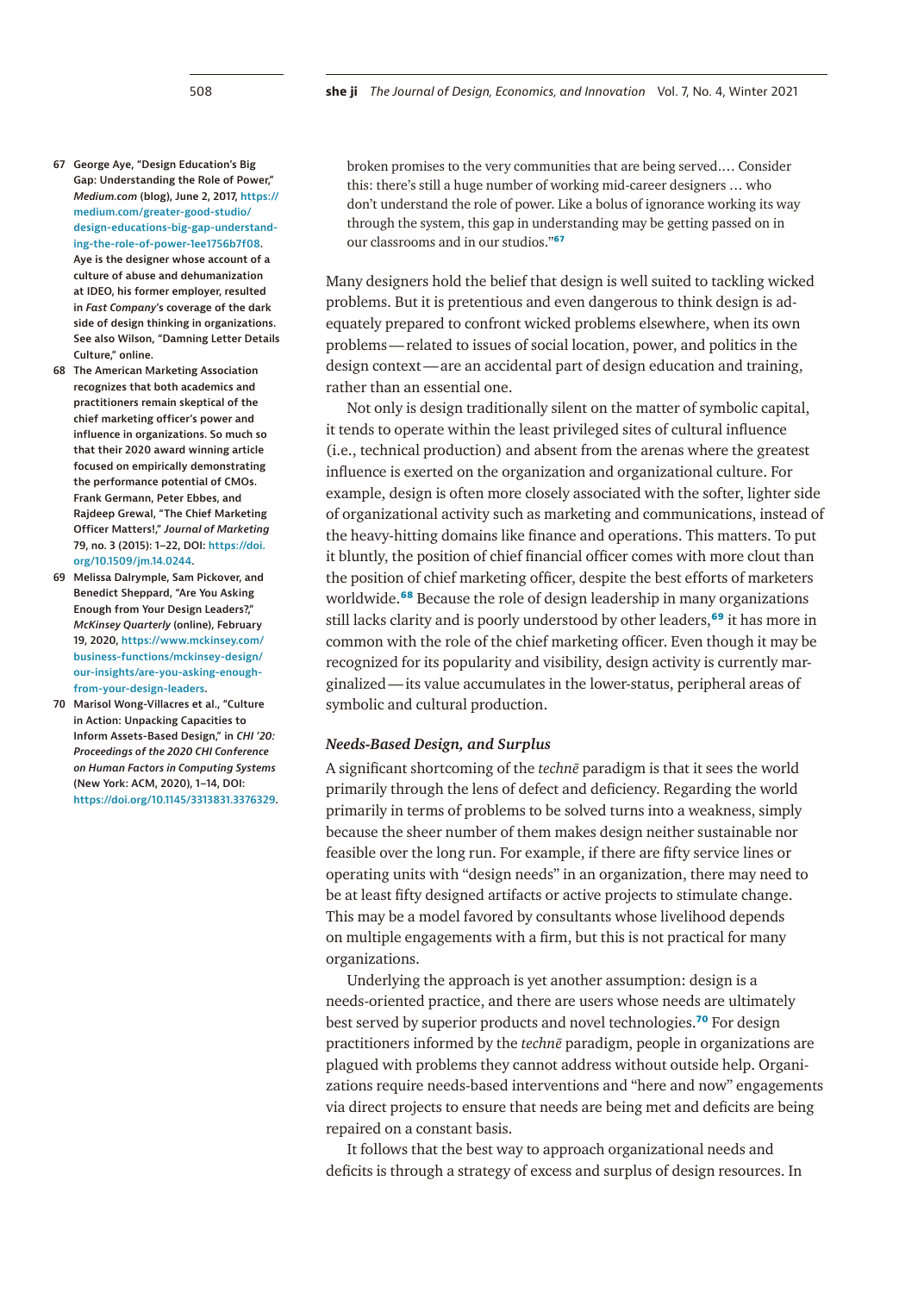- 
- <span id="page-12-0"></span>**71 Liz Stinson, "IBM's Got a Plan to Bring Design Thinking to Big Business,"**  *WIRED***, January 21, 2016, [https://www.](https://www.wired.com/2016/01/ibms-got-a-plan-to-bring-design-thinking-to-big-business/) [wired.com/2016/01/ibms-got-a-plan-to](https://www.wired.com/2016/01/ibms-got-a-plan-to-bring-design-thinking-to-big-business/)[bring-design-thinking-to-big-business/](https://www.wired.com/2016/01/ibms-got-a-plan-to-bring-design-thinking-to-big-business/).**
- <span id="page-12-1"></span>**72 Benjamin Brown et al.,** *The Total Economic ImpactTM of IBM's Design Thinking Practice: How IBM Drives Client Value and Measurable Outcomes with Its Design Thinking Framework*  **(Cambridge, MA: Forrester Research Inc., 2018), 7, available at [https://www.](https://www.ibm.com/design/thinking/static/Enterprise-Design-Thinking-Report-8ab1e9e1622899654844a5fe1d760ed5.pdf) [ibm.com/design/thinking/static/Enter](https://www.ibm.com/design/thinking/static/Enterprise-Design-Thinking-Report-8ab1e9e1622899654844a5fe1d760ed5.pdf)[prise-Design-Thinking-Report-8ab1e9e-](https://www.ibm.com/design/thinking/static/Enterprise-Design-Thinking-Report-8ab1e9e1622899654844a5fe1d760ed5.pdf)[1622899654844a5fe1d760ed5.pdf](https://www.ibm.com/design/thinking/static/Enterprise-Design-Thinking-Report-8ab1e9e1622899654844a5fe1d760ed5.pdf).**
- <span id="page-12-2"></span>**73 Lohr, "IBM's Design-Centered Strategy" 2–3, 9.**
- <span id="page-12-3"></span>**74 Wong-Villacres et al., "Culture in Action."**
- <span id="page-12-4"></span>**75 Chia and Holt,** *Strategy without Design***, 190.**
- <span id="page-12-5"></span>**76 François Jullien,** *Detour and Access: Strategies of Meaning in China and Greece***, trans. Sophie Hawkes (New York: Zone Books, 2000), 47.**

approaches that espouse the *technē* paradigm, there is some opposition or status quo that design must overcome through direct confrontation, whether through repeated, one-on-one interventions or an all-at-once, spectacular insertion. In the case of IBM Design, the very definition of design in organizations hinges on the notion of surplus and filling-in. Here is how IBM has conveyed its strategy by design surplus:

"IBM has been working to reinvent itself as a design-led business. In 2012, the computing behemoth employed just one designer for every 80 coders. Today, that ratio stands at 1:20. By the end of 2016, the company hopes to narrow it to 1:15. All-told, the company is investing more than \$100-million in an effort to become a design-centered corporation."**[71](#page-12-0)**

There is no denying that IBM's enterprise design thinking involves hawklike attention to adequate staffing and staffing ratios. The strategy to achieving what it calls "organizational penetration of design thinking"**[72](#page-12-1)** is through strength in numbers. That is not all. The following lines from the *New York Times* reveals the other part of the argument, which entails inculcation via training: "In all, about 8,000 IBM employees so far have had some in-person training in design thinking. It's an impressive number, but it's also only 2 percent of the workforce."**[73](#page-12-2)** IBM would eventually get to a 250,000-strong headcount. There is an unstated operating logic here: if there are enough encounters between design actors and organizational actors, and if enough successful transmissions of design thinking occur, then there can be design hegemony.

As noted by a growing body of design scholars, design approaches that focus on stakeholder needs and satisfying them often fall short of producing long-term, sustained impact.**[74](#page-12-3)** This is precisely the issue that design currently faces in organizations—its ongoing marginalization and inability to grow beyond pockets of important but short-lived initiatives. Rather than working with or leveraging the existing assets or capacities that organizational actors already possess, which would be one way to ensure long-term support and growth of design, the prevailing view insists on focusing on what they lack.

This direct approach of the *technē* view ultimately calls for the active destruction of an opposition: the desired wins out over the undesired.**[75](#page-12-4)** This may be accomplished through a surplus of resources or ideas expressed in the form of agonistic arguments. François Jullien states it well:

"This figure of confrontation highlights the structure of the antagonistic *thrust*.… Once two lists enumerating the advantages on two sides of an argument have been established like two opposing phalanxes, one settles the question merely 'by saying which list is longer or presents greater advantages.' … Confrontation and calculation are thus the basis of this conflict of words, and it is always by *surplus*—of arguments presented, not of secret obliqueness—that a victory is won."**[76](#page-12-5)**

Consciously or unconsciously, design operating under this strong making ethos is a quarreling agent in the middle of a culture war. The way to defeat the opposing force or status quo is by persuading others they need design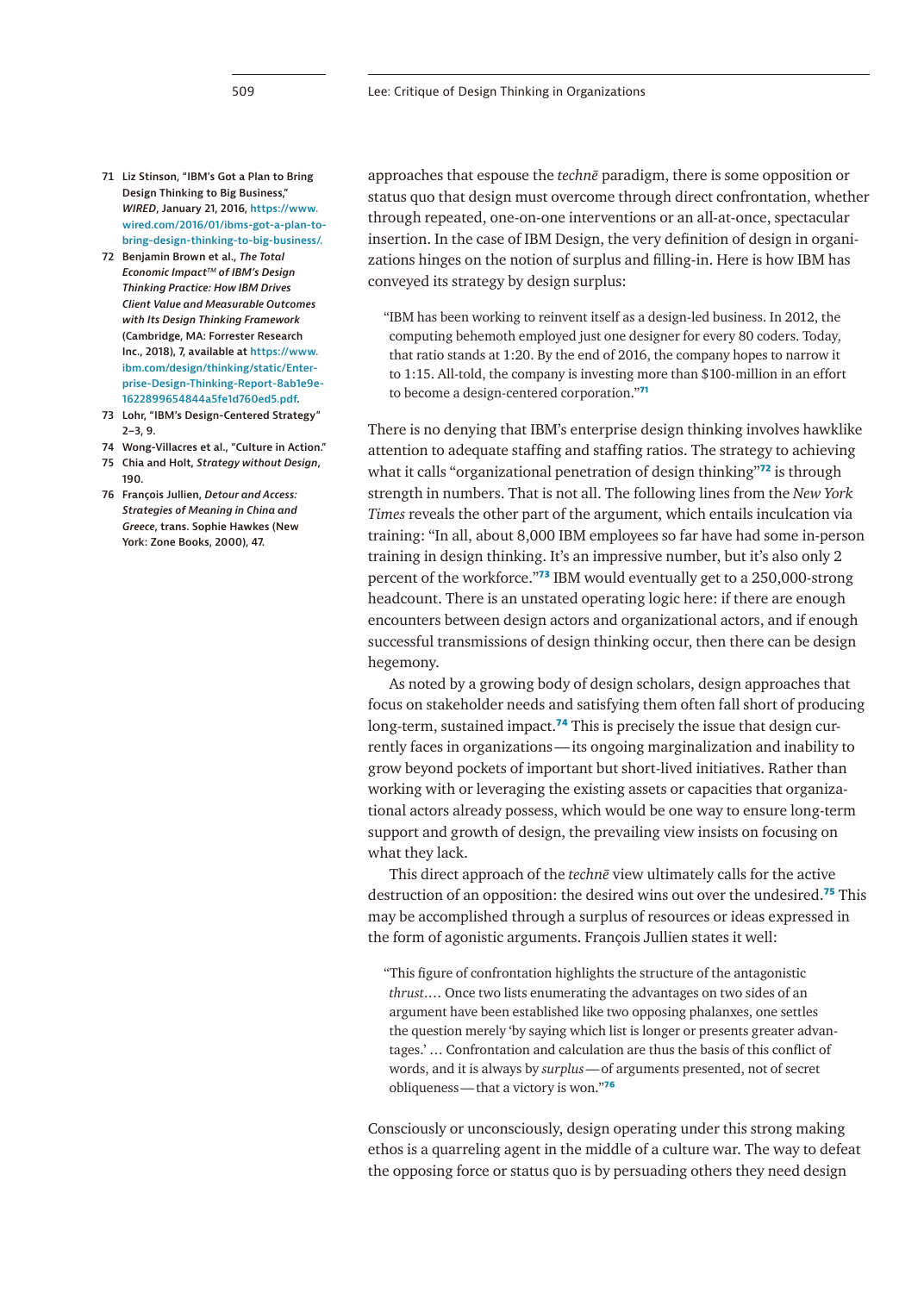- <span id="page-13-0"></span>**77 Chia and Holt,** *Strategy without Design***, 190–91. See also Jullien,** *Detour and Access***, 36.**
- <span id="page-13-1"></span>**78 Pierre Bourdieu, "The Forms of Capital," in** *The Routledge Falmer Reader in Sociology of Education***, ed. Stephen Ball (London: Taylor & Francis, 2003), 15.**
- <span id="page-13-2"></span>**79 Ibid., 15.**

through training, programming, and participation in design projects. Ultimately, the *technē* paradigm is held hostage to the belief that there can be a design-driven organization if there are enough captivated design converts.

# **Designer as Critic of the Social World**

It has not been the aim of this article to disparage two of the most visible design thinking models in organizations today. Instead, my hope is to set them free from the entrapments of the making paradigm that keep design on the fringes. Design thinking, left to its own devices, can, paradoxically and unwittingly, "go native" and become swallowed up by the managerialist and materialist establishment it seeks to change. While a departure from "product making" is important, it is not enough to liberate and fully actualize design in organizations; design thinking as "product thinking" lingers at the root level that must be addressed for it has consequences on the development and practice of design.

Consider the opportunity costs when design overemphasizes the maker ethos. Because it is silent with regard to the inegalitarian landscape of the organizational terrain, the overweening emphasis on *technē* leaves designers and managers ill-prepared to successfully navigate through social systems. In turn, they drift at the periphery and miss out on opportunities at the core arenas where their activities would be most impactful. By focusing on short-term needs within isolated pockets of an organization, the *technē* paradigm makes it easier to miss out on long term investment opportunities such as cultivating more sustainable capabilities with available assets and audiences. By stressing a "winning by numbers" strategy, the conventional view promotes an inefficient, risky approach that can leave organizations with the burden of dealing with designers (as whole individuals with their own career aspirations, families, and needs) and design resources when it is still unclear what the best application or assignment of design is. What designers and managers stand to lose by subjugation to a paradigm that actively seeks the destruction of opposition is the ability to be an agent of a non-confrontational and indirect transformation, where the objective is "deconstruction, the gradual reconfiguration and open integration of multiple potential lines of conflict."**[77](#page-13-0)**

Forgoing benefit is not the only consequence of being extensively committed to the *technē* paradigm. It takes laborious effort to maintain, let alone further develop, the prevailing design thinking frameworks inside organizations. The typical maker mindset assumes a world of human organization that is "reduced to a discontinuous series of instantaneous mechanical equilibria between agents who are treated as interchangeable particles."**[78](#page-13-1)** By assuming a world with perfect equality of opportunity and without inertia, "every moment is perfectly independent of the previous one."**[79](#page-13-2)** This has drawbacks. Systems without memory have no strategic starting points, no efficiency gains, no force multiplications, no interactions on which to build, and no vital paths. Each part of the system in this world must be conquered through individualized spot treatments where deficiencies are onerously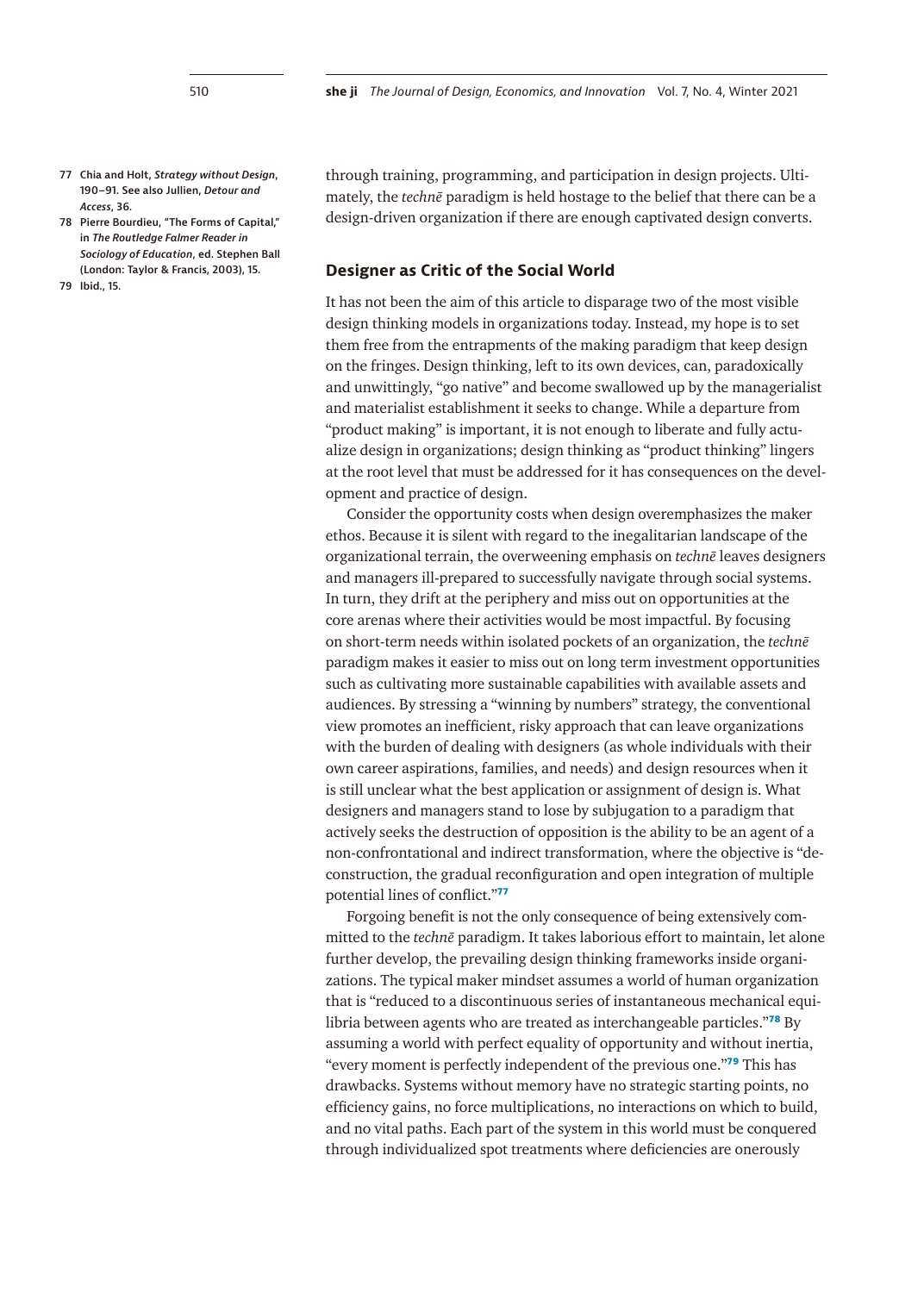- <span id="page-14-0"></span>**80 Sarah Gibbons, "Design Critiques: Encourage a Positive Culture to Improve Products,"** *NN/g Nielsen Norman Group* **(blog), October 23, 2016, [https://www.](https://www.nngroup.com/articles/design-critiques/) [nngroup.com/articles/design-critiques/.](https://www.nngroup.com/articles/design-critiques/)**
- <span id="page-14-1"></span>**81 Lilly Irani, "'Design Thinking': Defending Silicon Valley at the Apex of Global Labor Hierarchies,"** *Catalyst: Feminism, Theory, Technoscience* **4, no. 1 (2018): 1–19, DOI: [https://doi.org/10.28968/cftt.](https://doi.org/10.28968/cftt.v4i1.29638) [v4i1.29638](https://doi.org/10.28968/cftt.v4i1.29638).**
- <span id="page-14-2"></span>**82 John Dewey,** *Human Nature and Conduct***, vol. 14 of** *The Collected Works of John Dewey* **(Carbondale: Southern Illinois University Press, 1983), 19–20.**
- <span id="page-14-3"></span>**83 Elke Weik, "Understanding Institutional Endurance: The Role of Dynamic Form, Harmony, and Rhythm in Institutions,"**  *Academy of Management Review* **44, no. 2 (2019): 326–31, DOI: [https://doi.](https://doi.org/10.5465/amr.2015.0050) [org/10.5465/amr.2015.0050](https://doi.org/10.5465/amr.2015.0050); Jepperson, "Institutions, Institutional Effects, and Institutionalism," 145–46; Lee, "From Margin to Institution.**
- <span id="page-14-4"></span>**84 The philosopher Max Fisch argues that the essence of philosophy boils down to the ongoing critique, not of abstractions, but of institutions. Max H. Fisch, "The Critic of Institutions,"** *Proceedings and Addresses of the American Philosophical Association* **29 (1955): 42–56, DOI: [https://doi.org/10.2307/3129391.](https://doi.org/10.2307/3129391)**
- <span id="page-14-5"></span>**85 Dieter Rams, "Omit the Unimportant,"**  *Design Issues* **1, no. 1 (1984): 26, DOI: <https://doi.org/10.2307/1511540>.**

identified and needs addressed as standalone fixes—patches on patches. As this is a world without heredity or acquired properties, even if the needs of the collective system are all patched up at one moment in time, the net solution is not sustainable; design must constantly be refreshed throughout the system through arduous labor. There can be no design as a mainstay system capability.

This critique of design thinking in organizations need not end with a negative criticism of the *technē* view. Yes, designers and managers need to question design thinking's underlying assumptions and presuppositions if design is to truly move beyond products. But a criticism of design can also reveal the prospective merits of what design can be in organizations. Criticism here is positive, as in the design studio critique ("crit"), which can be used to encourage a positive culture of honest conversation and improvement.**[80](#page-14-0)** That potential awakens with the realization that the alternative to making (or the mechanical) is not mystical.**[81](#page-14-1)** Beyond the world of technical artifact, production, and fabrication lies the world of the social. It is a world of accumulated history where everything is not equally possible nor impossible.

This alternative world is concrete and holistic. For there to be transformation in the social, writes John Dewey, "There must be change in objective arrangements and institutions. We must work on the environment not merely on the hearts of men."**[82](#page-14-2)** It is not through the unit act, nor through the conversion of individual hearts and minds, that change occurs. In this alternative world, the complexity of dealing with one-off deficiencies is resolved by giving form to the generative and rhythmic structures of continuity and recurrence that shape our lives.**[83](#page-14-3)** Designers must become builders of enabling, life-giving institutions.

The social world—the world of institutions and human systems—has much to gain from criticism and renewal by design.**[84](#page-14-4)** In the words of Dieter Rams, "Designers are critics of civilization, technology, and society."**[85](#page-14-5)** That is, designers are appropriate critics and reshapers of human systems and can do so without spiraling into conceptual abstractions. Let us turn design away from the mechanical and mystical and toward the social and institutional. We set design free from the bonds and violence of *technē* by doing so.

## **Declaration of Interests**

There are no conflicts of interest involved in this article.

## **References**

- Ackoff, Russell L. "Towards a System of Systems Concepts." *Management Science* 17, no. 11 (1971): 661–86. DOI: [https://doi.org/10.1287/mnsc.17.11.661.](https://doi.org/10.1287/mnsc.17.11.661)
- Aye, George. "Design Education's Big Gap: Understanding the Role of Power." *Medium.com* (blog), June 2, 2017. [https://medium.com/greater-good-studio/](https://medium.com/greater-good-studio/design-educations-big-gap-understanding-the-role-of-power-1ee1756b7f08) [design-educations-big-gap-understanding-the-role-of-power-1ee1756b7f08](https://medium.com/greater-good-studio/design-educations-big-gap-understanding-the-role-of-power-1ee1756b7f08).
- Bachmann, Claudius, André Habisch, and Claus Dierksmeier. "Practical Wisdom: Management's No Longer Forgotten Virtue." *Journal of Business Ethics* 153, no. 1 (2018): 147–65. DOI: <https://doi.org/10.1007/s10551-016-3417-y>.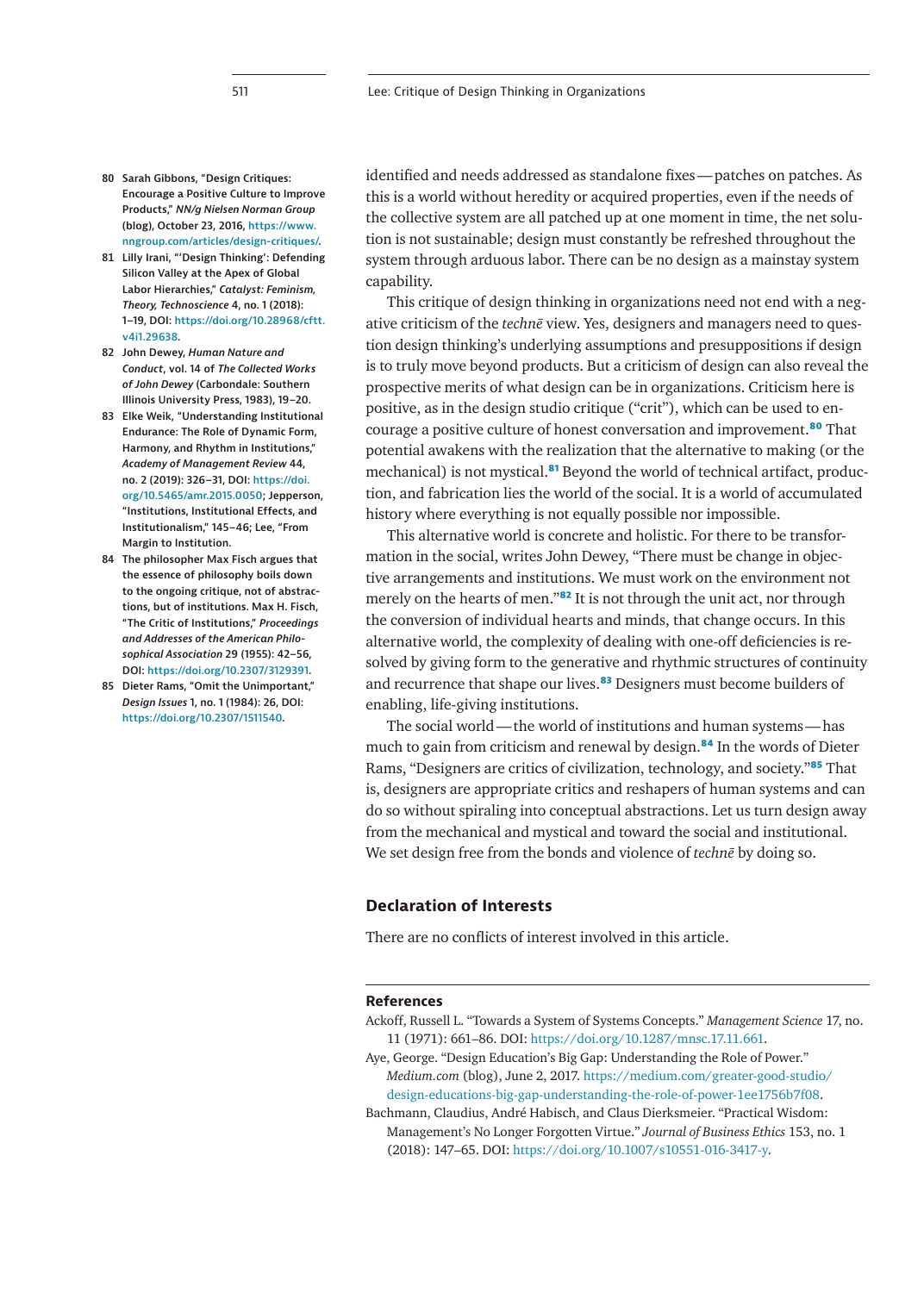- Benbasat, Izak, and Robert W. Zmud. "The Identity Crisis within the Is Discipline: Defining and Communicating the Discipline's Core Properties." *MIS Quarterly* 27, no. 2 (2003): 183–94. DOI:<https://doi.org/10.2307/30036527>.
- Bernstein, Amy, ed. "The Evolution of Design Thinking." *Harvard Business Review* 93, no. 9 (2015): online. [https://hbr.org/archive-toc/BR1509?cm\\_sp=Magazine%20](https://hbr.org/archive-toc/BR1509?cm_sp=Magazine%20Archive-_-Links-_-Current%20Issue) [Archive-\\_-Links-\\_-Current%20Issue](https://hbr.org/archive-toc/BR1509?cm_sp=Magazine%20Archive-_-Links-_-Current%20Issue).
- Bourdieu, Pierre. *Outline of a Theory of Practice*. Translated by Richard Nice. New York: Cambridge University Press, 1977.
- Bourdieu, Pierre. "The Forms of Capital." In *The Routledge Falmer Reader in Sociology of Education*, edited by Stephen J. Ball, 241–58. London: Taylor & Francis, 2003.
- Brown, Benjamin. *The Total Economic Impact™ of IBM's Design Thinking Practice: How IBM Drives Client Value and Measurable Outcomes with Its Design Thinking Framework*. Cambridge, MA: Forrester Research Inc., 2018. [https://www.ibm.com/design/think](https://www.ibm.com/design/thinking/static/Enterprise-Design-Thinking-Report-8ab1e9e1622899654844a5fe1d760ed5.pdf)[ing/static/Enterprise-Design-Thinking-Report-8ab1e9e1622899654844a5fe1d-](https://www.ibm.com/design/thinking/static/Enterprise-Design-Thinking-Report-8ab1e9e1622899654844a5fe1d760ed5.pdf)[760ed5.pdf](https://www.ibm.com/design/thinking/static/Enterprise-Design-Thinking-Report-8ab1e9e1622899654844a5fe1d760ed5.pdf).
- Brown, Tim, and Roger L. Martin. "Design for Action." *Harvard Business Review* 93, no. 9 (2015): 56–64. [https://hbr.org/2015/09/design-for-action.](https://hbr.org/2015/09/design-for-action)
- Buchanan, Richard. "Design and the New Rhetoric: Productive Arts in the Philosophy of Culture." *Philosophy and Rhetoric* 34, no. 3 (2001): 198–202. DOI: [https://doi.](https://doi.org/10.1353/par.2001.0012) [org/10.1353/par.2001.0012](https://doi.org/10.1353/par.2001.0012).
- Buchanan, Richard. "Worlds in the Making: Design, Management, and the Reform of Organizational Culture." *She Ji: The Journal of Design, Economics, and Innovation* 1, no. 1 (2015): 5–21. DOI:<https://doi.org/10.1016/j.sheji.2015.09.003>.
- Chachra, Debbie. "Why I Am Not a Maker." *The Atlantic*, January 23, 2015. [https://www.](https://www.theatlantic.com/technology/archive/2015/01/why-i-am-not-a-maker/384767/) [theatlantic.com/technology/archive/2015/01/why-i-am-not-a-maker/384767/.](https://www.theatlantic.com/technology/archive/2015/01/why-i-am-not-a-maker/384767/)
- Checkland, Peter. "Soft Systems Methodology: A Thirty Year Retrospective." *Systems Research and Behavioral Science* 17, no. S1 (2000): S11–58. DOI: [https://doi.](https://doi.org/10.1002/1099-1743(200011)17:1+%3c::AID-SRES374%3e3.0.CO;2-O) [org/10.1002/1099-1743\(200011\)17:1+<::AID-SRES374>3.0.CO;2-O](https://doi.org/10.1002/1099-1743(200011)17:1+%3c::AID-SRES374%3e3.0.CO;2-O).
- Chia, Robert C. H., and Robin Holt. *Strategy Without Design: The Silent Efficacy of Indirect Action*. New York: Cambridge University Press, 2009. DOI: [https://doi.org/10.1017/](https://doi.org/10.1017/CBO9780511642234) [CBO9780511642234.](https://doi.org/10.1017/CBO9780511642234)
- Cilliers, Paul. *Complexity and Postmodernism: Understanding Complex Systems*. New York: Routledge, 1998.
- Copeland, Rob, and Parmy Olson. "Artificial Intelligence Will Define Google's Future: For Now, It's a Management Challenge." *Wall Street Journal* (online), January 26, 2021. [https://www.wsj.com/articles/artificial-intelligence-will-define-googles-fu](https://www.wsj.com/articles/artificial-intelligence-will-define-googles-future-for-now-its-a-management-challenge-11611676945)[ture-for-now-its-a-management-challenge-11611676945.](https://www.wsj.com/articles/artificial-intelligence-will-define-googles-future-for-now-its-a-management-challenge-11611676945)
- Dalrymple, Melissa, Sam Pickover, and Benedict Sheppard. "Are You Asking Enough from Your Design Leaders?" *McKinsey Quarterly* (online), February 19, 2020. [https://www.mckinsey.com/business-functions/mckinsey-design/our-insights/](https://www.mckinsey.com/business-functions/mckinsey-design/our-insights/are-you-asking-enough-from-your-design-leaders) [are-you-asking-enough-from-your-design-leaders.](https://www.mckinsey.com/business-functions/mckinsey-design/our-insights/are-you-asking-enough-from-your-design-leaders)
- Datar, Srikant M., Amram Migdal, and Paul J. Hamilton. "IBM: Design Thinking." *Harvard Business School Case 121–007* (April 2021, revised June 2021): 1–21. <https://www.hbs.edu/faculty/Pages/item.aspx?num=60141>.
- Dewey, John. *Human Nature and Conduct*. Vol. 14 of *The Collected Works of John Dewey*. Carbondale: Southern Illinois University Press, 1983.
- DiMaggio, Paul J., and Walter W. Powell. "Introduction." In *The New Institutionalism in Organizational Analysis*, edited by Walter W. Powell and Paul J. DiMaggio, 8. Chicago: University of Chicago Press, 1991.
- Elsbach, Kimberly D., and Ileana Stigliani. "Design Thinking and Organizational Culture: A Review and Framework for Future Research." *Journal of Management* 44, no. 6 (2018): 2288–97. DOI: [https://doi.org/10.1177/0149206317744252.](https://doi.org/10.1177/0149206317744252)
- Fabricant, Robert. "The Rapidly Disappearing Business of Design." *WIRED*, December 29, 2014.<https://www.wired.com/2014/12/disappearing-business-of-design/>.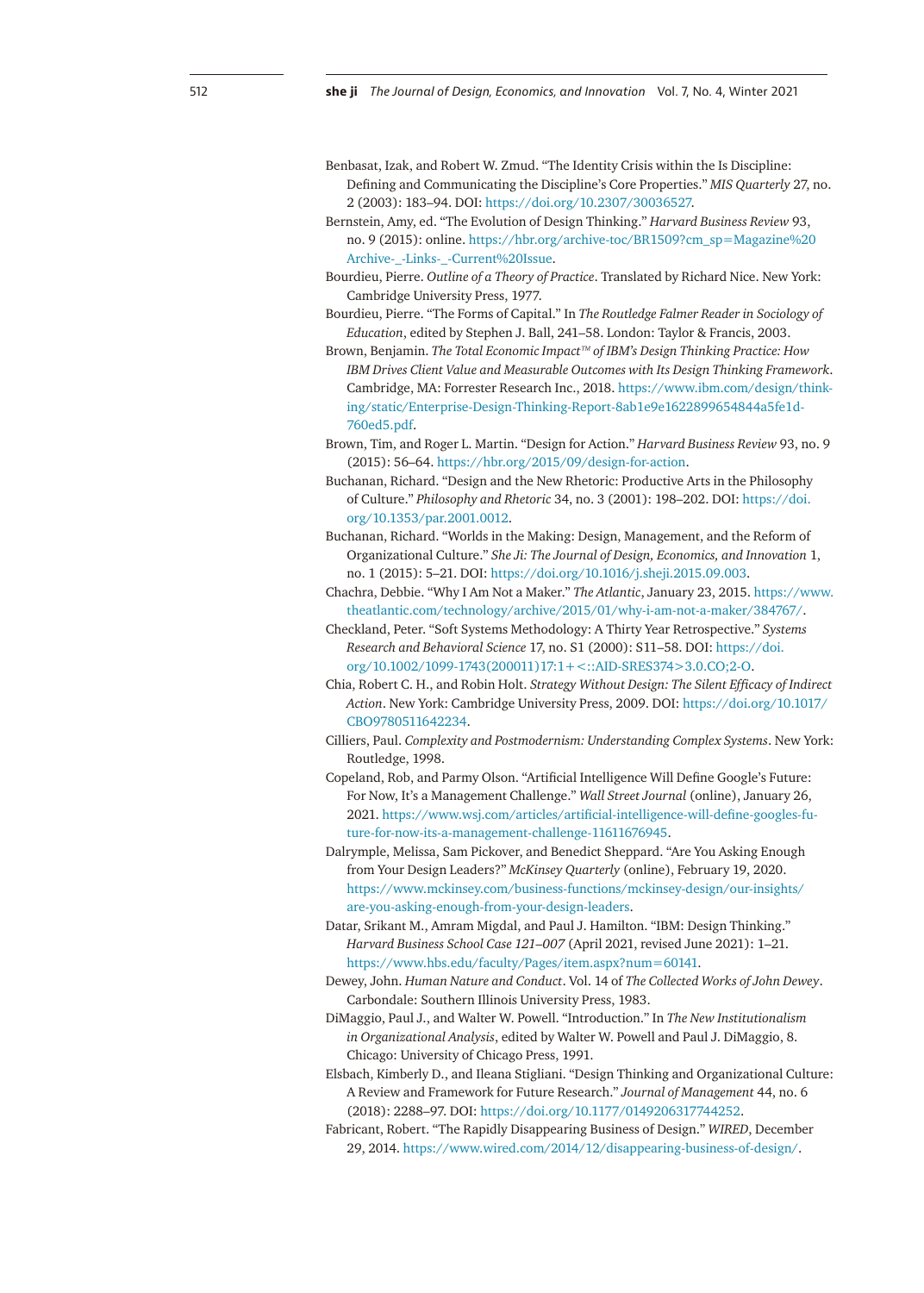- Fararo, Thomas J., and John Skvoretz. "Action and Institution, Network and Function: The Cybernetic Concept of Social Structure." *Sociological Forum* 1, no. 2 (1986): 219–50. DOI: <https://doi.org/10.1007/BF01115738>.
- Fisch, Max H. "The Critic of Institutions." *Proceedings and Addresses of the American Philosophical Association* 29 (1955): 42–56. DOI: <https://doi.org/10.2307/3129391>.
- Friedman, Ken, Yongqi Lou, and Jin Ma. "Shè Jì: The Journal of Design, Economics, and Innovation." *She Ji: The Journal of Design, Economics, and Innovation* 1, no. 1 (2015): 1–4. DOI: <https://doi.org/10.1016/j.sheji.2015.09.002>.
- Friedman, Ken. "Three Thousand Years of Designing Business and Organizations." In *Designing Business and Management*, edited by Sabine Junginger and Jürgen Faust, 67–80. London: Bloomsbury Academic, 2016. DOI: [https://doi.](https://doi.org/10.5040/9781474243551.ch-005) [org/10.5040/9781474243551.ch-005.](https://doi.org/10.5040/9781474243551.ch-005)
- Gagliardi, Pasquale. "Artifacts as Pathways and Remains of Organizational Life." In *Symbols and Artifacts: Views of the Corporate Landscape*, edited by Pasquale Gagliardi, 3–40. New York: Walter de Gruyter, 1990.
- Gagliardi, Pasquale. "Exploring the Aesthetic Side of Organizational Life." In *The Sage Handbook of Organization Studies*, 2nd ed., edited by Stewart R. Clegg, Cynthia Hardy, Tom Lawrence, and Walter R. Nord, 704–06. London: Sage, 2006.
- Gallo, Carmine. *The Apple Experience: Secrets to Building Insanely Great Customer Loyalty*. New York: McGraw-Hill, 2012.
- Garver, Eugene. *Aristotle's Politics: Living Well and Living Together*. Chicago: University of Chicago Press, 2011.
- Germann, Frank, Peter Ebbes, and Rajdeep Grewal. "The Chief Marketing Officer Matters!" *Journal of Marketing* 79, no. 3 (2015): 1–22. DOI: [https://doi.](https://doi.org/10.1509/jm.14.0244) [org/10.1509/jm.14.0244](https://doi.org/10.1509/jm.14.0244).
- Gibbons, Sarah. "Design Critiques: Encourage a Positive Culture to Improve Products." *NN/g Nielsen Norman Group* (blog), October 23, 2016. [https://www.nngroup.com/](https://www.nngroup.com/articles/design-critiques/) [articles/design-critiques/.](https://www.nngroup.com/articles/design-critiques/)
- Gilbert, Phil. "The Loop: A Documentary About IBM's Inspiration Journey to Adopt Design Thinking and Transform Business Outcomes Throughout the Company." Video interview, IBM internal documentary. Directed by Matt D'Avella, 2017. <https://www.invisionapp.com/enterprise/ibm-design-thinking>.
- Hayek, Friedrich A. *Individualism and Economic Order*. Chicago: University of Chicago Press, 1948.
- Heath, Chip, and Dan Heath. *Made to Stick: Why Some Ideas Survive and Others Die*. New York: Random House, 2007.
- Hevner, Alan R., Salvatore T. March, Jinsoo Park, and Sudha Ram. "Design Science in Information Systems Research." *MIS Quarterly* 28, no. 1 (2004): 75–105. DOI: <https://doi.org/10.2307/25148625>.
- Hintikka, Jaakko. "Plato on Knowing How, Knowing That, and Knowing What." In *Knowledge and the Known: Historical Perspectives on Epistemology*, 31–49. Dordrecht, NL: Kluwer Academic Publishers, 1974.
- Howell, Wilbur Samuel. *Logic and Rhetoric in England, 1500–1700*. New York: Princeton University Press, 1956.
- Hunter, James Davison. *To Change the World: The Irony, Tragedy and Possibility of Christianity in the Late Modern World*. New York: Oxford University Press, 2010.
- Irani, Lilly. "'Design Thinking': Defending Silicon Valley at the Apex of Global Labor Hierarchies." *Catalyst: Feminism, Theory, Technoscience* 4, no. 1 (2018): 1–19. DOI: [https://doi.org/10.28968/cftt.v4i1.29638.](https://doi.org/10.28968/cftt.v4i1.29638)
- Iskander, Natasha. "Design Thinking Is Fundamentally Conservative and Preserves the Status Quo." *Harvard Business Review*, September 5, 2018. [https://hbr.org/2018/09/](https://hbr.org/2018/09/design-thinking-is-fundamentally-conservative-and-preserves-the-status-quo) [design-thinking-is-fundamentally-conservative-and-preserves-the-status-quo](https://hbr.org/2018/09/design-thinking-is-fundamentally-conservative-and-preserves-the-status-quo).
- Islam, Gazi. "Recognition, Reification, and Practices of Forgetting: Ethical Implications of Human Resource Management." *Journal of Business Ethics* 111, no. 1 (2012): 37–48. DOI: [https://doi.org/10.1007/s10551-012-1433-0.](https://doi.org/10.1007/s10551-012-1433-0)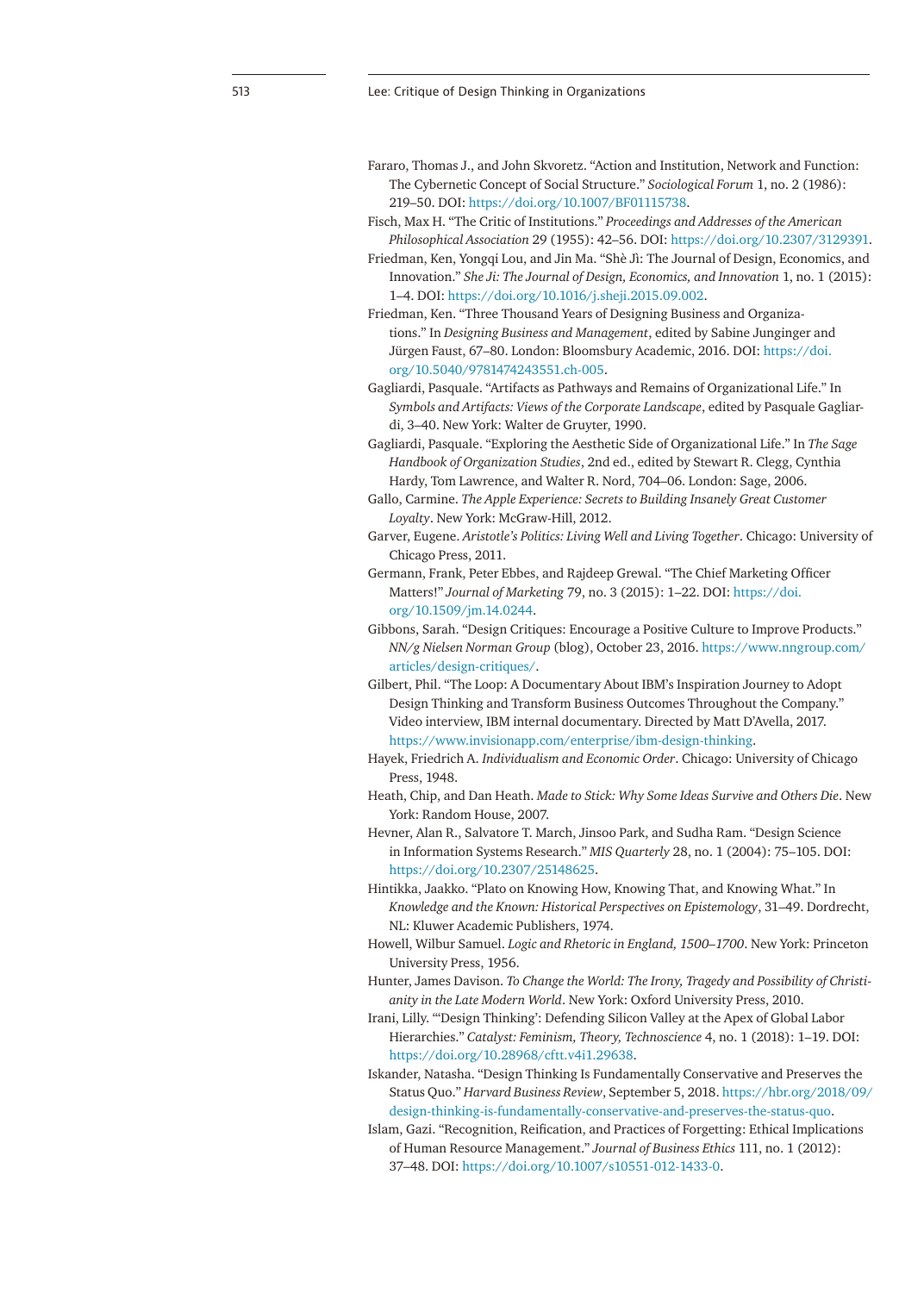- Jepperson, Ronald L. "Institutions, Institutional Effects, and Institutionalism." In *The New Institutionalism in Organizational Analysis*, edited by Walter W. Powell and Paul J. DiMaggio, 143–63. Chicago: University of Chicago Press, 1991.
- Jones, David, and Shirley Gregor. "The Anatomy of a Design Theory." *JAIS* 8, no. 5 (May 2007): 312–35. DOI: [https://doi.org/10.17705/1jais.00129.](https://doi.org/10.17705/1jais.00129)
- Jullien, François. *Detour and Access: Strategies of Meaning in China and Greece*. Translated by Sophie Hawkes. New York: Zone Books, 2000.
- Junginger, Sabine. "Product Development as a Vehicle for Organizational Change." *Design Issues* 24, no. 1 (2008): 26–35. DOI: [https://doi.org/10.1162/](https://doi.org/10.1162/desi.2008.24.1.26) [desi.2008.24.1.26](https://doi.org/10.1162/desi.2008.24.1.26).
- Lee, Kipum. "From Margin to Institution: Design as a Marketplace for Action in Organizations." *Design Issues* 36, no. 4 (2020): 5–19. DOI: [https://doi.org/10.1162/](https://doi.org/10.1162/desi_a_00610) [desi\\_a\\_00610](https://doi.org/10.1162/desi_a_00610).
- Lohr, Steve. "IBM's Design-Centered Strategy to Set Free the Squares." *New York Times*, November 14, 2015. [https://www.nytimes.com/2015/11/15/business/ibms-de](https://www.nytimes.com/2015/11/15/business/ibms-design-centered-strategy-to-set-free-the-squares.html)[sign-centered-strategy-to-set-free-the-squares.html](https://www.nytimes.com/2015/11/15/business/ibms-design-centered-strategy-to-set-free-the-squares.html).
- McKeon, Richard. "The Use of Rhetoric in a Technological Age: Architectonic Productive Arts." In *Selected Writings of Richard McKeon*. Vol. 2 of *Culture, Education, and the Arts*, edited by Zahava K. McKeon and William G. Swenson, 197–214. Chicago: University of Chicago Press, 2005.
- Meagher, Robert. "Technê." *Perspecta* 24 (1988): 158–64. DOI: [https://doi.](https://doi.org/10.2307/1567132) [org/10.2307/1567132.](https://doi.org/10.2307/1567132)
- Mintzberg, Henry. "The Design School: Reconsidering the Basic Premises of Strategic Management." *Strategic Management Journal* 11, no. 3 (1990): 171–95. DOI: [https://doi.org/10.1002/smj.4250110302.](https://doi.org/10.1002/smj.4250110302)
- Mintzberg, Henry. *Managing*. San Francisco: Berrett-Koehler Publishers, 2009.
- Morgan, Gareth. "Paradigms, Metaphors, and Puzzle Solving in Organization Theory." *Administrative Science Quarterly* 25, no. 4 (1980): 605–22. DOI: [https://doi.](https://doi.org/10.2307/2392283) [org/10.2307/2392283](https://doi.org/10.2307/2392283)
- Mumford, Enid. "The Story of Socio-technical Design: Reflections on Its Successes, Failures and Potential." *Information Systems Journal* 16, no. 4 (2006): 317–42. DOI: <https://doi.org/10.1111/j.1365-2575.2006.00221.x>.
- Orlikowski, Wanda J., and C. Suzanne Iacono. "Research Commentary: Desperately Seeking the 'IT' in IT Research—A Call to Theorizing the IT Artifact." *Information Systems Research* 12, no. 2 (2001): 121–34. DOI: [https://doi.org/10.1287/](https://doi.org/10.1287/isre.12.2.121.9700) [isre.12.2.121.9700](https://doi.org/10.1287/isre.12.2.121.9700).

Papanek, Victor. *Design for the Real World*. New York: Pantheon Books, 1971.

- Rafaeli, Anat, and Michael G. Pratt. "Introduction: Artifacts and Organization: More Than the Tip of the Cultural Iceberg." In *Artifacts and Organizations: Beyond Mere Symbolism*, edited by Anat Rafaeli and Michael G. Pratt, 1–5. Mahwah, NJ: Lawrence Erlbaum Associates, 2006.
- Rams, Dieter. "Omit the Unimportant." *Design Issues* 1, no. 1 (1984): 24–26. DOI: <https://doi.org/10.2307/1511540>.
- Rogerson, Kenneth F. *The Problem of Free Harmony in Kant's Aesthetics*. Albany, NY: State University of New York Press, 2008.
- Schein, Edgar H. *Organizational Culture and Leadership*. San Francisco: Jossey-Bass, 1992.
- Schön, Donald A. *The Reflective Practitioner: How Professionals Think in Action*. New York: Basic Books, 1983.
- Shotter, John, and Haridimos Tsoukas. "In Search of Phronesis: Leadership and the Art of Judgment." *Academy of Management Learning & Education* 13, no. 2 (2014): 224–43. DOI: <https://doi.org/10.5465/amle.2013.0201>.
- Sinek, Simon. *Start With Why: How Great Leaders Inspire Everyone to Take Action*. New York: Penguin Group, 2009.